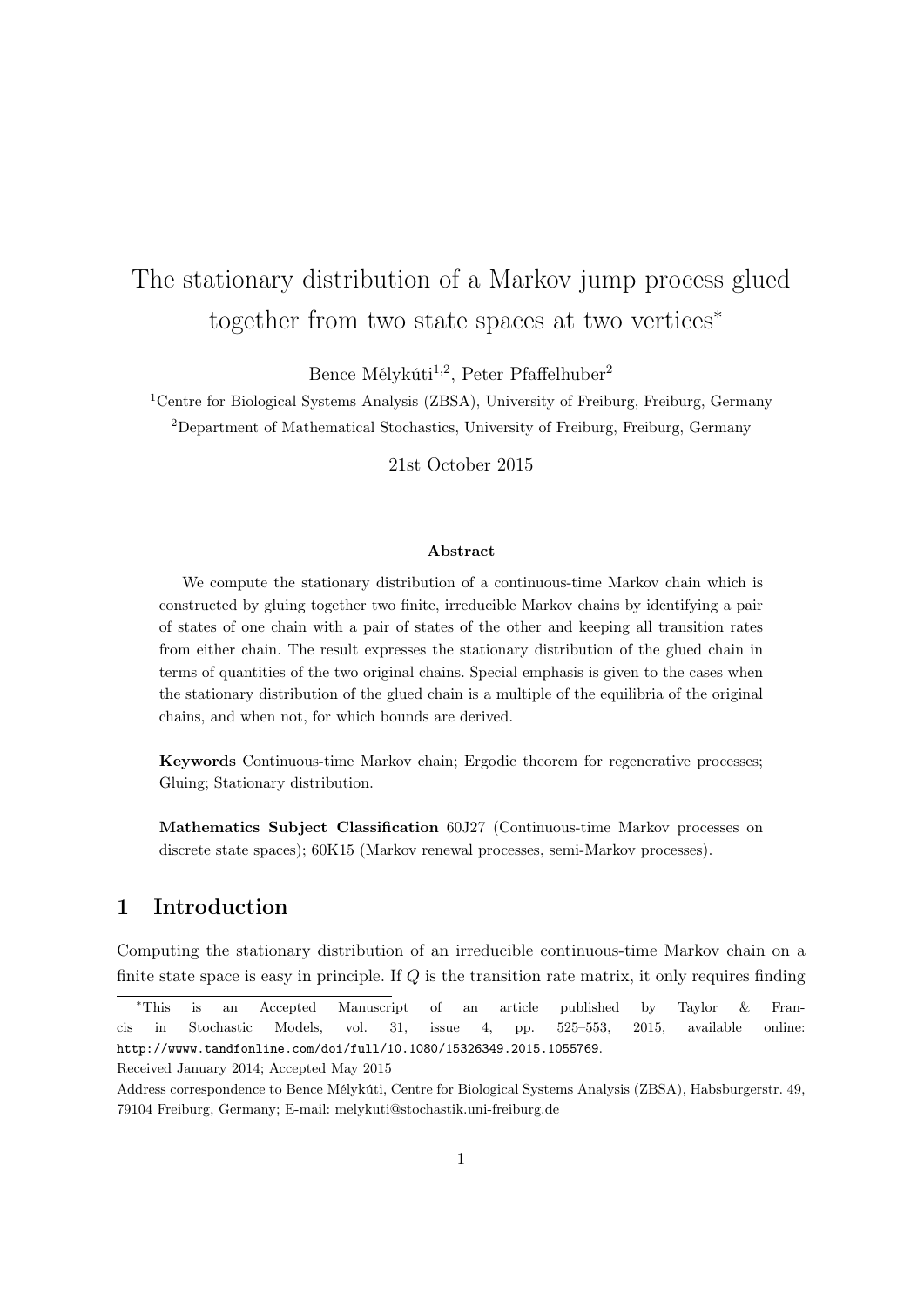a probability vector  $\pi$  that solves  $\pi^T Q = 0$ . (This is a standard result in the classical literature on Markov chains, see e.g. Liggett<sup>[5]</sup>; Norris<sup>[7]</sup>.) Elementary examples include birth-death chains<sup>[3]</sup> or a circular state space<sup>[1]</sup>. However, if the transition graph of the Markov chain is more complicated, hardly any general result is known about the shape of the equilibrium. (A notable exception is the Markov chain tree theorem<sup>[4]</sup>.) We are interested whether it is possible to compute the stationary distribution from the stationary distributions of smaller parts of the state space recursively. The motivation for this problem comes from Mélykúti, Hespanha, and Khammash<sup>[6]</sup>, where Markov chains arising from biochemical reaction networks were studied. In this paper, we approach the challenge of computing the stationary distribution of a Markov chain which is obtained by gluing together two Markov chains with simpler transition graphs at two states. (Gluing at a single state is also discussed.)

The standard model of biochemical kinetics represents the reacting system with a dynamical system where each coordinate of the state vector is the number of molecules present of a reacting chemical species. There is great interest in understanding how biochemical modules behave when they are connected (see Del Vecchio's work on retroactivity<sup>[2]</sup>). Connecting two biochemical modules is represented by merging  $\mathbb{N}^k$  with  $\mathbb{N}^\ell$  into an  $\mathbb{N}^m$ , where  $m < k + \ell$  (the shared chemical species are written only once). While we are far from addressing this question, the thinking of this paper points broadly in a similar direction.

A question more classical than connecting biochemical modules is how currents or the total resistance of electrical circuits change when two circuits are connected. Connecting state spaces and studying probability flows, how it is done in this paper, have a similar flavour.

The basic idea of our approach is to use a regenerative structure of the glued Markov chain. If 1 and 2 denote the states which were glued together from the single chains, consider excursions from state 1 to 2 and back in the glued chain. Such excursions always happen within the single chains, which have a simpler structure. By combining the probabilities of excursions with their lengths, we are able to give the equilibrium of the glued chain in terms of the original chains (Theorem 2.0.1). As a main tool, we use the law of large numbers for regenerative processes (see e.g. Serfozo<sup>[9]</sup>; Smith<sup>[10]</sup> or Roginsky<sup>[8]</sup> and references therein). Then, in Section 4, we discuss how to apply our main result in practice. A special case arises when the equilibrium of the combined chain is a multiple of the equilibria of the single chains, examined in detail in Section 5. Section 6 demonstrates some of the results on two related examples.

Let us assume that two irreducible, time-homogeneous, continuous-time Markov chains with finite state spaces,  $\mathcal{X}^A = (\mathcal{X}^A_t)_{t\geq 0}$  and  $\mathcal{X}^B = (\mathcal{X}^B_t)_{t\geq 0}$ , are given. Let  $\mathcal{X}^A$  have  $r \geq 2$ states,

$$
\mathcal{V}^A = \{-r+3, -r+4, \dots, 0, 1, 2\},\
$$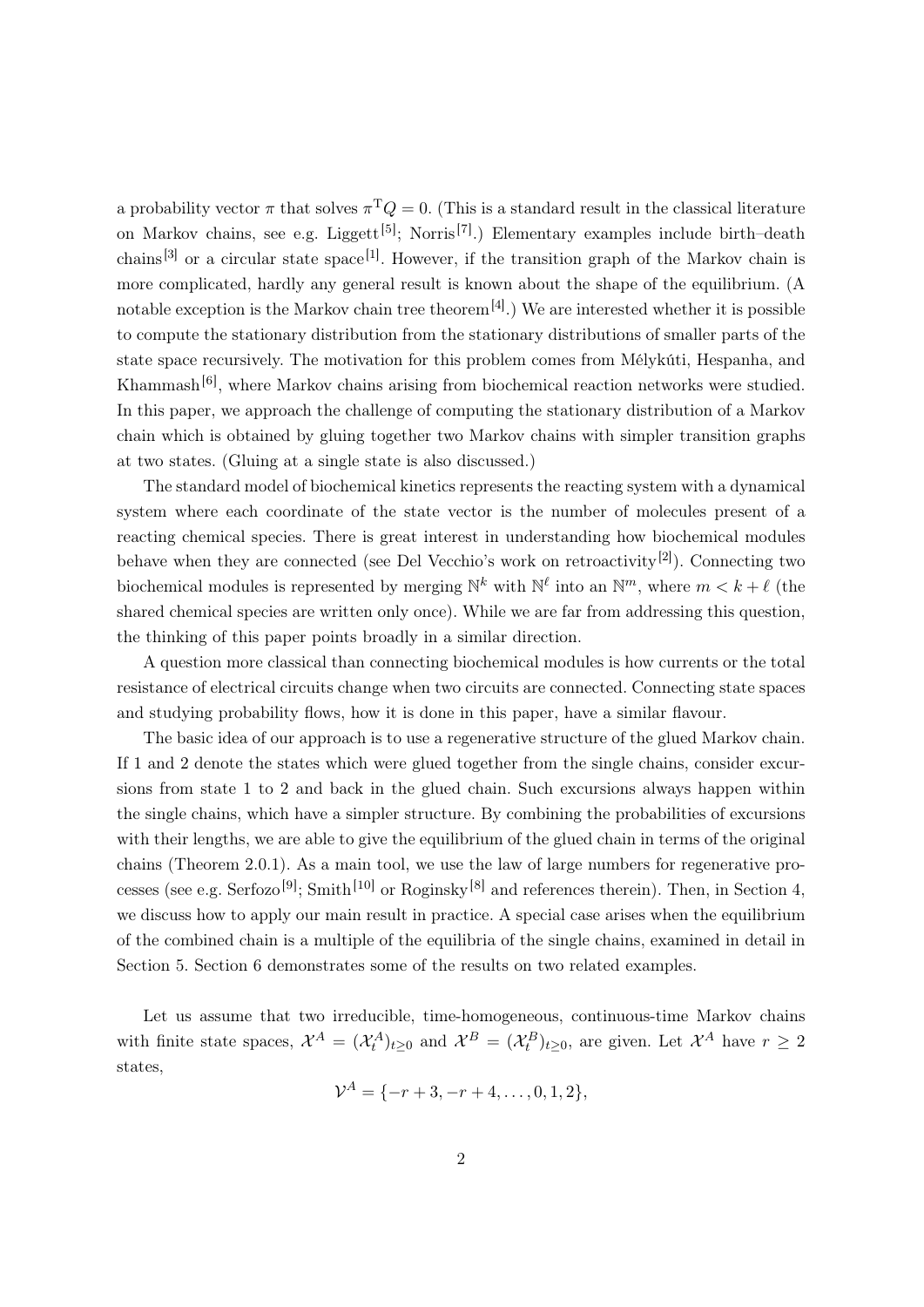while  $\mathcal{X}^B$  has  $s \geq 2$  states,

$$
\mathcal{V}^B = \{1, 2, \ldots, s\}.
$$

The transition rate matrices are denoted by  $Q^A$  and  $Q^B$ , respectively. For  $i, j \in \mathcal{V}^A$ ,  $i \neq j$ ,  $Q^A_{ij}$ is the transition rate of  $\mathcal{X}^A$  from state i to state j, and  $Q_{ii}^A = -\sum_{j\neq i} Q_{ij}^A$ . For  $i, j \in \mathcal{V}^B$ ,  $Q_{ij}^B$ is defined analogously.

We create a new Markov chain  $\mathcal{X} = (\mathcal{X}_t)_{t>0}$  by gluing together the two state spaces at two states: we identify state  $1 \in \mathcal{V}^A$  with  $1 \in \mathcal{V}^B$  (and call it state 1 in the glued chain) and  $2 \in \mathcal{V}^A$  with  $2 \in \mathcal{V}^B$  (to be denoted by 2), and keep all transitions that were present in  $\mathcal{X}^A$ or in  $\mathcal{X}^B$ . Between states 1 and 2, transitions of both  $\mathcal{X}^A$  and  $\mathcal{X}^B$  are retained: the transition rates add up. If originally both chains had a transition, say, from 1 to 2, then we can think of the dynamics as there being a choice between two parallel edges. The glued chain  $\mathcal X$  has transition rate matrix  $Q \in \mathbb{R}^{(r+s-2)\times(r+s-2)}$ : for  $i, j \in \{-r+3, -r+4, \ldots, s\}$ ,

$$
Q_{ij} = Q_{ij}^{A} \mathbf{1}(i, j \leq 2) + Q_{ij}^{B} \mathbf{1}(i, j \geq 1).
$$

The set of states of X that belonged to  $\mathcal{X}^A$  with the exception of  $\{1,2\}$  is denoted by

$$
S^{A} = \mathcal{V}^{A} \setminus \{1, 2\} = \{-r + 3, -r + 4, \dots, 0\}.
$$

$$
S^{B} = \mathcal{V}^{B} \setminus \{1, 2\} = \{3, 4, \dots, s\}
$$

is defined similarly for  $\mathcal{X}^B$ . Hence, the state space of  $\mathcal X$  can be written as the disjoint union  $\mathcal{S}^A$ Ù $\{1,2\}$ Ù $\mathcal{S}^B.$ 

Our goal is to compute the stationary distribution  $\pi$  of  $\mathcal{X}$ , i.e.  $\pi^T Q = 0$ , from the stationary distributions  $\pi^A$  and  $\pi^B$  of  $\mathcal{X}^A$  and, respectively,  $\mathcal{X}^B$ . (Note that irreducibility implies that  $\pi^A$ ,  $\pi^B$  and  $\pi$  all exist uniquely and are all strictly positive.) However, it will turn out (see Theorem 2.0.1 below) that more information than  $\pi^A$  and  $\pi^B$  is needed to compute  $\pi$ . In theory, finding a left nullvector  $\pi$  to matrix Q is a basic task. Still, we hope to learn more about  $\pi$  and  $\mathcal X$  by expressing  $\pi$  through  $\mathcal X^A$  and  $\mathcal X^B$ . This approach would also give a method to recursively compute the stationary distribution of a Markov chain on a large state space from properties of two smaller parts, parts thereof and so on.

### 1.1 Gluing at one state only

In Mélykúti et al.<sup>[6]</sup>, the stationary distribution was expressed when the gluing of two state spaces happened at one state only. Here, with the obvious adjustment of notation, the rate matrices  $Q^A \in \mathbb{R}^{r \times r}$  and  $Q^B \in \mathbb{R}^{s \times s}$  translate into the rate matrix of the glued chain  $Q \in$  $\mathbb{R}^{(r+s-1)\times(r+s-1)}$  by

$$
Q_{ij} = Q_{ij}^{A} \mathbf{1}(i, j \le 1) + Q_{ij}^{B} \mathbf{1}(i, j \ge 1)
$$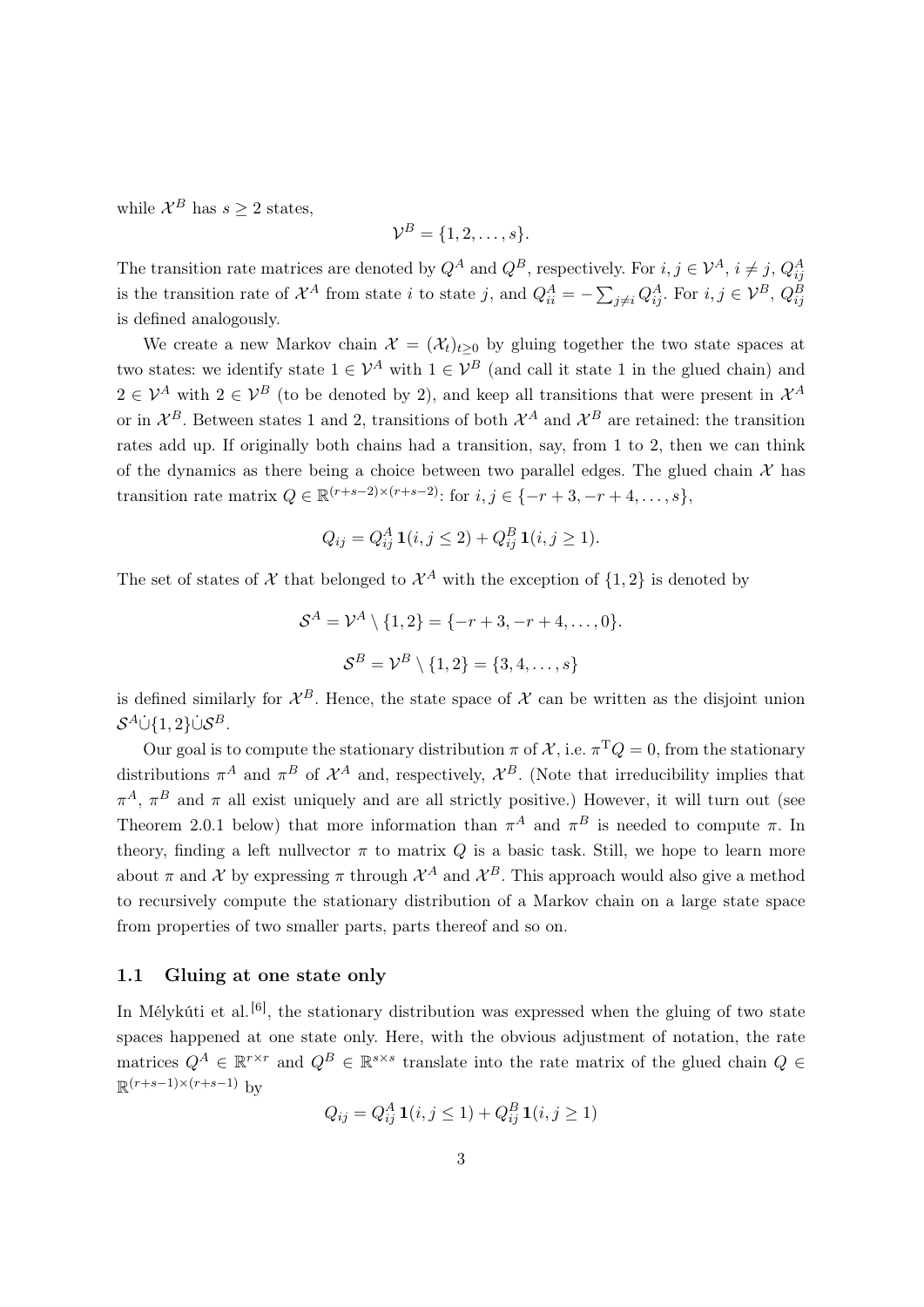for  $i, j \in \{-r+2, -r+3, \ldots, s\}$ . The resulting stationary distribution is a constant multiple of  $\pi^A$  on  $\mathcal{S}^A$ , and of  $\pi^B$  on  $\mathcal{S}^B$  as follows:

$$
\pi_i = \begin{cases}\nC\pi_i^A \pi_1^B, & \text{if } i \in \{-r+2, -r+3, \dots, 0\}, \\
C\pi_1^A \pi_1^B, & \text{if } i = 1, \\
C\pi_1^A \pi_i^B, & \text{if } i \in \{2, 3, \dots, s\},\n\end{cases}
$$
\n(1)

with  $C = (\pi_1^A + \pi_1^B - \pi_1^A \pi_1^B)^{-1}$ . This claim follows easily from the structure of the transition rate matrix Q, or even from the Markov chain tree theorem, but there is an appealing alternative explanation. When the process  $\mathcal X$  leaves  $\mathcal S^A$  for  $\mathcal S^B$  during its random walk, it can only do so via the shared state. The process cannot return at any other location but at the shared state. When it comes back, from the perspective of  $S<sup>A</sup>$ , it is as if nothing has happened. What happens inside  $S^B$  has no effect on the relative weighting of the states in the stationary distribution on  $\mathcal{S}^A$ . If one disregards the time intervals spent in  $\mathcal{S}^B$ , the behaviour of X on  $\mathcal{S}^A$ is identical to that of  $\mathcal{X}^A$ . From this vantage point, visits to the shared state can be seen as renewal times.

Ref.<sup>[6]</sup> noted also that this result allows the recursive computation of the stationary distribution in the case of transition graphs that arise by gluing together linear and circular graphs one by one, but always at one state at a time.

Establishing the stationary distribution when gluing at two states is more difficult: when the process leaves  $\mathcal{S}^A$  at one shared state, it might come back via the other. As we shall see, one requires additional information about the two original Markov chains.

#### 1.2 Examples for gluing at two states

The forthcoming result allows the computation of the stationary distribution on any irreducible transition graph via the gluing of linear graphs onto a growing graph. A special case of interest is the gluing of a linear path of two states onto a graph because it is equivalent to adding new transitions between two states in a Markov chain or increasing their transition rates if nonzero rates were already defined. Another case of relevance is the gluing of the two ends of a three-state linear path onto a graph because it is equivalent to adding a new state to a Markov chain and connecting it to two pre-existing states.

Both these cases introduce a local perturbation to the Markov process. One might expect that the stationary distribution will change considerably only in a neighbourhood. On the other hand, equilibrium is the long-term behaviour of the process, and the effects of the local perturbation have an infinite amount of time to propagate. It would be interesting to know how these two aspects balance.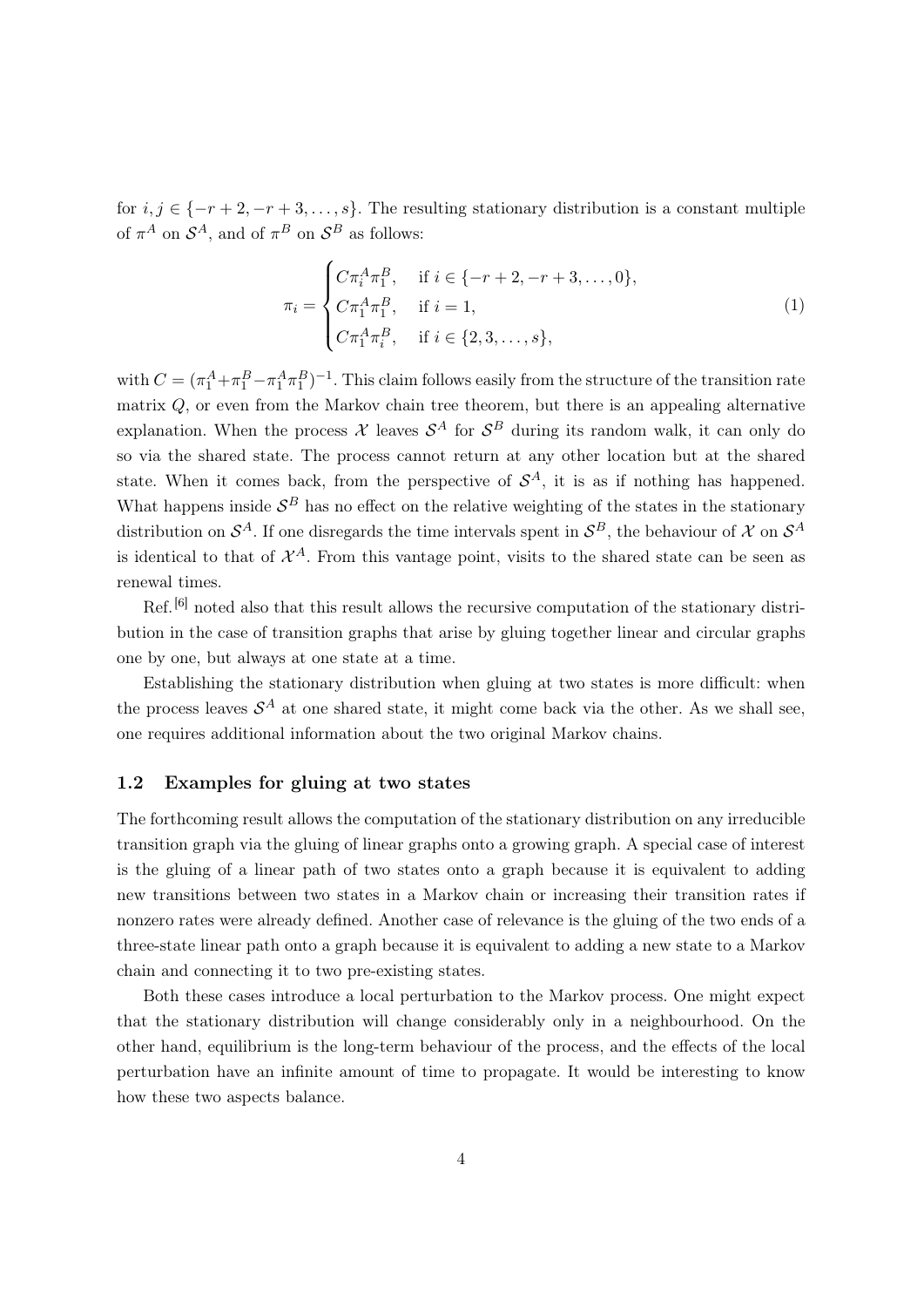### 2 The stationary distribution of the glued Markov chain

We start by introducing the necessary notations and notions. Firstly,

$$
q_{1A} := \sum_{j \neq 1} Q_{1j}^{A} = -Q_{11}^{A},
$$
  
\n
$$
q_{2A} := \sum_{j \neq 2} Q_{2j}^{A} = -Q_{22}^{A},
$$
  
\n
$$
q_{2B} := \sum_{j \neq 2} Q_{2j}^{B} = -Q_{22}^{B},
$$
  
\n
$$
q_{2B} := \sum_{j \neq 2} Q_{2j}^{B} = -Q_{22}^{B}
$$

are the total rates of leaving the glued state 1 or 2 via edges of chain  $\mathcal{X}^A$  or  $\mathcal{X}^B$ .

We define an *excursion* to be a transition path of  $\mathcal{X}$  (or of an original chain  $\mathcal{X}^A$  or  $\mathcal{X}^B$ ) from either state 1 or 2 that leaves the initial state, until the first time when 1 or 2 is entered. A direct transition from 1 or 2 to the other is also an excursion.

The type of an excursion consists of the information, written in superscript, which chain it is in  $(X, X^A$  or  $\mathcal{X}^B)$ , and, written in subscript, where it starts from (state 1 or 2), whether it uses transitions from  $Q^A$  or  $Q^B$ , and where it ends (1 or 2). For instance, by  $t_{1A2}$ -excursion we mean an excursion in  $\mathcal X$  (as there is no superscript) from state 1 to state 2 that either passes through  $\mathcal{V}^A$  (and hence uses  $Q^A$  as transition rate matrix) or uses the potentially existing direct transition of  $Q^A$ .

Accordingly, for  $\mathcal{X}^A$ , the probabilities of different types of excursions can be denoted by

$$
p_{1A1}^{A} := \mathcal{P}(\sigma_1^A < \sigma_2^A \,|\, \mathcal{X}_0^A = 1),
$$
\n
$$
p_{1A2}^{A} := \mathcal{P}(\sigma_2^A < \sigma_1^A \,|\, \mathcal{X}_0^A = 1),
$$

where  $\sigma_{\varepsilon}^{\delta}$  is the first hitting time of  $\varepsilon \in \{1,2\}$  in  $\mathcal{X}^{\delta}$  ( $\delta \in \{A,B\}$ ) after leaving the initial state:

$$
\sigma_{\varepsilon}^{\delta} := \begin{cases} \inf \{ t > 0 \, | \, \exists u \in ]0, t[ \, \mathcal{X}_u^{\delta} \neq \varepsilon, \, \mathcal{X}_t^{\delta} = \varepsilon \}, & \text{if } \mathcal{X}_0^{\delta} = \varepsilon, \\ \inf \{ t > 0 \, | \, \mathcal{X}_t^{\delta} = \varepsilon \}, & \text{otherwise.} \end{cases} \tag{2}
$$

It follows that

$$
p_{1A1}^A + p_{1A2}^A = 1.
$$
 (3)

 $p_{2A1}^A$  and  $p_{2A2}^A$  are defined analogously, but conditioned on starting in 2. For  $\mathcal{X}^B$ , the corresponding notations are also introduced, with superscript  $B$  in place of  $A$ .

For the analogous symbols for the glued chain  $\mathcal{X}$ , first define  $\sigma_{\varepsilon}$  for  $\varepsilon \in \{1,2\}$ , through adapting Definition (2) of  $\sigma_{\varepsilon}^{\delta}$ , by the return time to or the hitting time of state  $\varepsilon$ . Second, let  $\delta \in \{A, B\}$  denote the event that the first transition of the glued chain is a transition within chain  $\mathcal{X}^{\delta}$ . Then we let

$$
p_{1A1} := P(\sigma_1 < \sigma_2, A \, | \, \mathcal{X}_0 = 1),
$$
\n
$$
p_{1A2} := P(\sigma_2 < \sigma_1, A \, | \, \mathcal{X}_0 = 1),
$$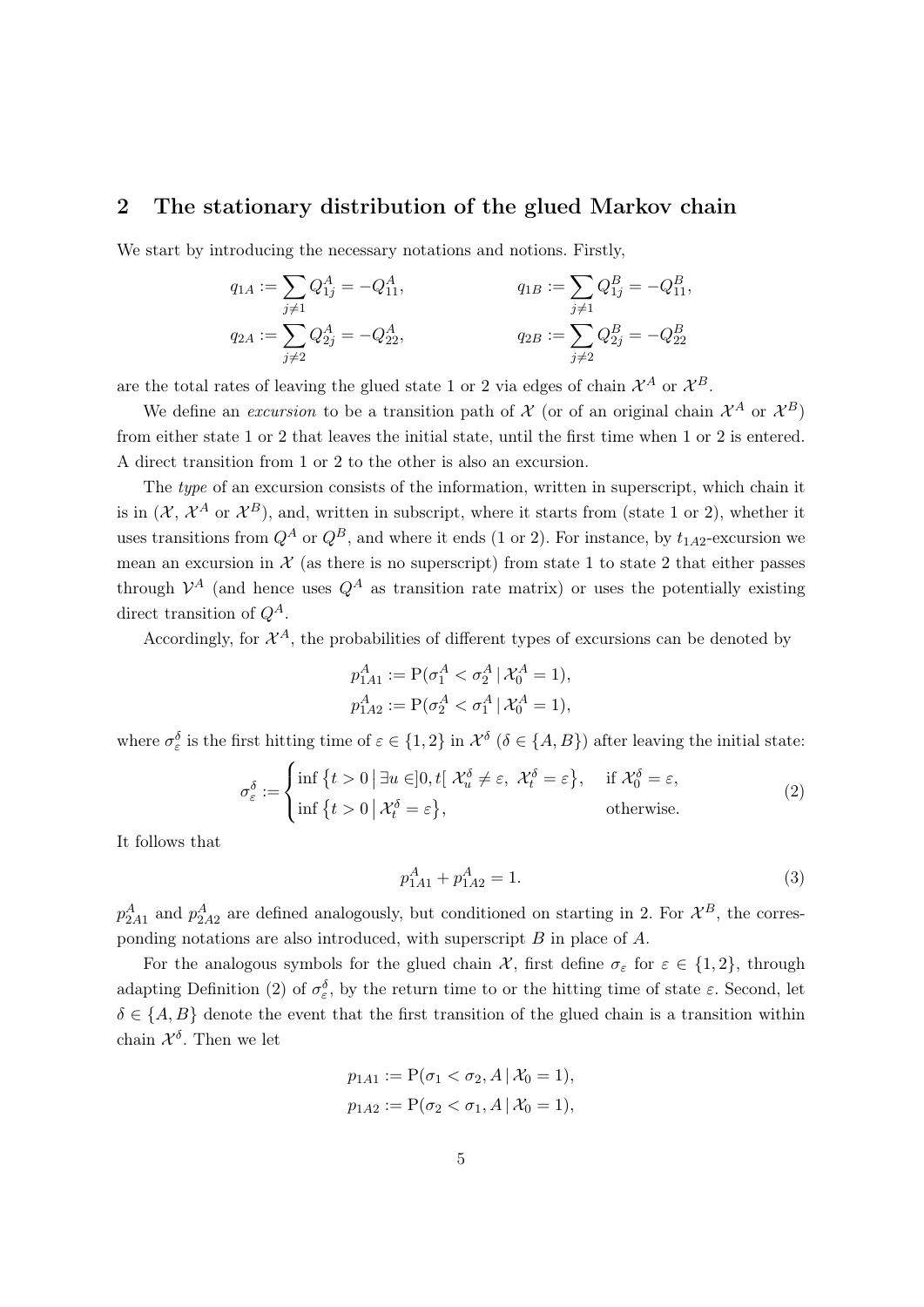that is, starting from state 1,  $p_{1A1}$  is the probability that X leaves 1 for  $\mathcal{S}^A$  and returns to 1 before it enters 2, while  $p_{1A2}$  is the probability that X leaves 1 with a transition from  $Q^A$  and enters 2 before it returns to 1.

It is straightforward to define the respective quantities with  $B$  in place of  $A$ . All notations so far introduced for  $X$  can be recast with 1 and 2 interchanged.

In addition to probabilities, we also need the intensities of leaving on different excursions, so we let

$$
q_{\varepsilon\delta\varepsilon'}^{\delta} := q_{\varepsilon\delta} p_{\varepsilon\delta\varepsilon'}^{\delta} \qquad (\delta \in \{A, B\}, \ \varepsilon, \varepsilon' \in \{1, 2\}). \tag{4}
$$

We define random variables  $\chi_{\varepsilon'}^{\delta}(k)$  for a state  $k \in S^{\delta} = \mathcal{V}^{\delta} \setminus \{1,2\}$  by

$$
\chi_{\varepsilon'}^{\delta}(k) := \int_0^{\sigma_{\varepsilon'}^{\delta}} \mathbf{1}(\mathcal{X}_t^{\delta} = k) dt.
$$

That is,  $\chi^{\delta}_{\varepsilon'}(k)$  is the time spent by  $\mathcal{X}^{\delta}$  in a state  $k \in \mathcal{S}^{\delta}$  on a transition path from the initial state until  $\mathcal{X}^{\delta}$  reaches state  $\varepsilon' \in \{1,2\}$ . We need a notion of conditional expectation of  $\chi_{\varepsilon'}^{\delta}(k)$ with initial state  $\varepsilon \in \{1,2\}$ , which we define the following way:

$$
\begin{split} \mathrm{E}_\varepsilon\Big[\chi^\delta_{\varepsilon'}(k)\,\Big|\,\sigma^\delta_{\varepsilon'}<\sigma^\delta_{3-\varepsilon'}\Big]:=&\\ &\hspace{100pt}\Bigg\{\mathrm{E}_\varepsilon[\chi^\delta_{\varepsilon'}(k)\mathbf{1}(\sigma^\delta_{\varepsilon'}<\sigma^\delta_{3-\varepsilon'})]\Big/P_\varepsilon(\sigma^\delta_{\varepsilon'}<\sigma^\delta_{3-\varepsilon'}),\quad \mathrm{if}\; \mathrm{P}_\varepsilon(\sigma^\delta_{\varepsilon'}<\sigma^\delta_{3-\varepsilon'})\neq 0,\\ &0,\qquad \qquad \mathrm{otherwise}. \end{split}
$$

 $(P_{\varepsilon}(\cdot), E_{\varepsilon}[\cdot]$  are the usual probability, respectively, expectation when the process is started from  $\varepsilon$ . The expectations in this paper are all finite because the state spaces are finite and irreducible.) For compactness, we use the shorthand

$$
\mathrm{E}_{\varepsilon\varepsilon'}[\chi_{\varepsilon'}^{\delta}(k)] := \mathrm{E}_{\varepsilon}\Big[\chi_{\varepsilon'}^{\delta}(k)\,\Big|\,\sigma_{\varepsilon'}^{\delta} < \sigma_{3-\varepsilon'}^{\delta}\Big].
$$

We introduce the vectors  $v, w \in [0, \infty[^{r-2}, x, y \in [0, \infty[^{s-2}]$  by

$$
v_i := q_{1A1}^A \mathcal{E}_{11}[\chi_1^A(i)] + q_{1A2}^A \mathcal{E}_{12}[\chi_2^A(i)],
$$
  
\n
$$
w_i := q_{2A2}^A \mathcal{E}_{22}[\chi_2^A(i)] + q_{2A1}^A \mathcal{E}_{21}[\chi_1^A(i)],
$$
 for  $i \in \mathcal{S}^A$ ,  
\n
$$
x_j := q_{1B1}^B \mathcal{E}_{11}[\chi_1^B(j)] + q_{1B2}^B \mathcal{E}_{12}[\chi_2^B(j)],
$$
  
\n
$$
y_j := q_{2B2}^B \mathcal{E}_{22}[\chi_2^B(j)] + q_{2B1}^B \mathcal{E}_{21}[\chi_1^B(j)],
$$
 for  $j \in \mathcal{S}^B$ , (5)

and note that these quantities are given purely in terms of the original Markov chains  $\mathcal{X}^A$ and  $\mathcal{X}^B$ .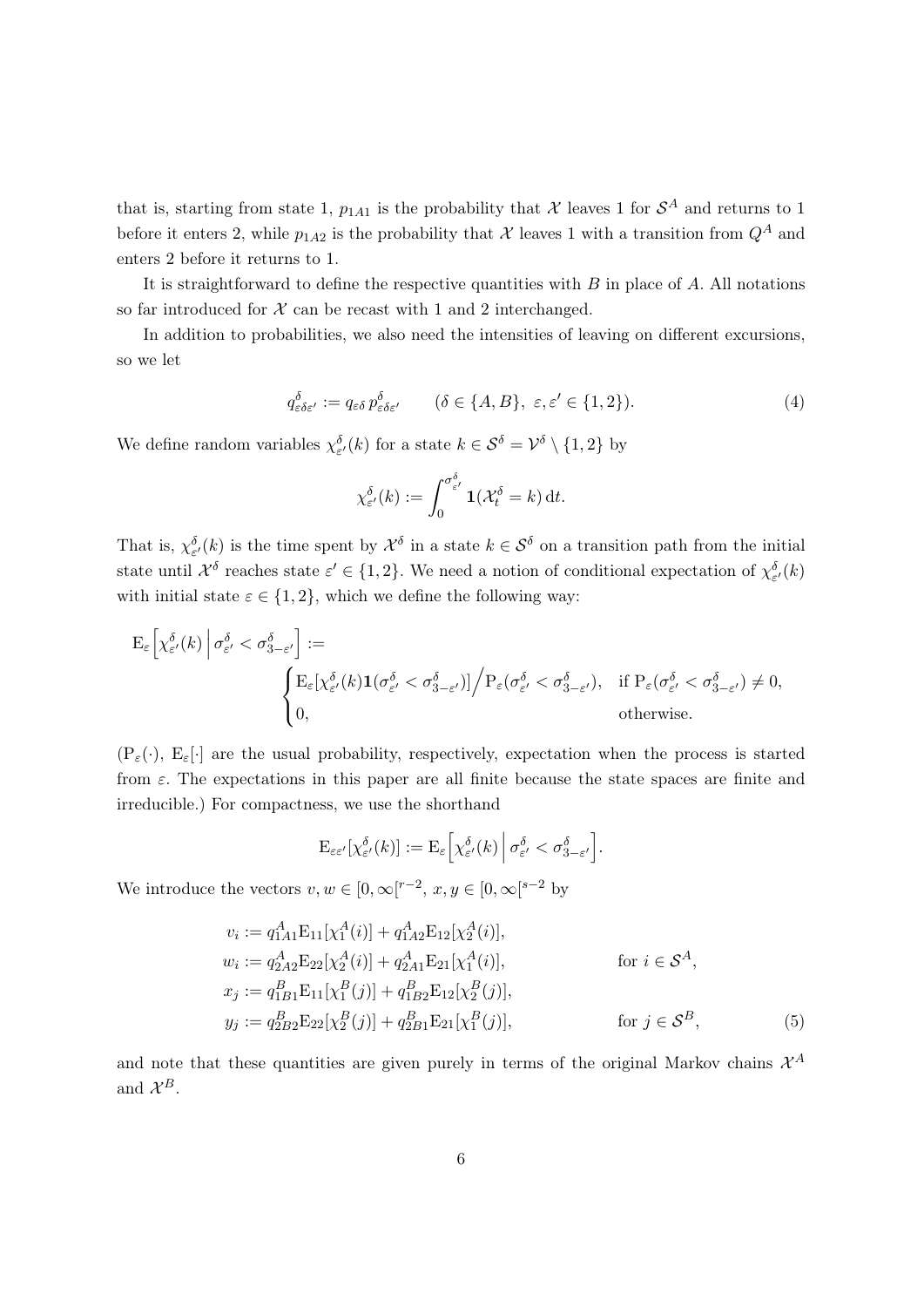**Theorem 2.0.1** The stationary distribution  $\pi \in \mathbb{R}^{r+s-2}$  of the glued Markov jump process  $\lambda$ is given by the unique solution of the following system of linear equations:

$$
(\pi_{-r+3}, \pi_{-r+4}, \dots, \pi_0)^{\mathrm{T}} = \pi_1 v + \pi_2 w,\tag{6}
$$

$$
(\pi_3, \pi_4, \dots, \pi_s)^{\mathrm{T}} = \pi_1 x + \pi_2 y,\tag{7}
$$

$$
(q_{1A2}^A + q_{1B2}^B)\pi_1 = (q_{2A1}^A + q_{2B1}^B)\pi_2,\tag{8}
$$

$$
\sum_{i=-r+3}^{s} \pi_i = 1.
$$
\n(9)

Specifically,

$$
\pi_1 = \frac{q_{2A1}^A + q_{2B1}^B}{(q_{2A1}^A + q_{2B1}^B)(\sum v_i + \sum x_i + 1) + (q_{1A2}^A + q_{1B2}^B)(\sum w_i + \sum y_i + 1)},\tag{10}
$$

$$
\pi_2 = \frac{q_{1A2}^A + q_{BB2}^B}{(q_{2A1}^A + q_{2B1}^B)(\sum v_i + \sum x_i + 1) + (q_{1A2}^A + q_{1B2}^B)(\sum w_i + \sum y_i + 1)},\tag{11}
$$

while  $(\pi_{-r+3}, \pi_{-r+4}, \ldots, \pi_0)$  and  $(\pi_3, \pi_4, \ldots, \pi_s)$  follow from Eqs. (6) and (7).

In plain terms, the ratio of  $\pi_1/\pi_2$  is dependent on the intensity of leaving state 2 towards 1 versus the intensity of transitioning in the opposite direction. The stationary probability on  $k \in S^A \cup S^B$  is dependent on the intensity of leaving on an excursion towards its half of the state space times the expected time spent there on any such excursion, weighted by the probability masses  $\pi_1$  and  $\pi_2$  of states 1 and 2.

We continue in Section 3 with the proof of this theorem. For applications of the theorem, Section 4 discusses how to compute  $v, w, x, y$  through  $q_{\varepsilon \delta \varepsilon'}^{\delta}$  and  $E_{\varepsilon \varepsilon'}[\chi^{\delta}_{\varepsilon'}(k)]$  ( $\delta \in \{A, B\}$ ,  $\varepsilon, \varepsilon' \in \{1, 2\}, k \in \mathcal{S}^{\delta}$ . Section 4.4 summarises the required calculations in algorithmic form. The special case which is most similar to gluing at one state (i.e. the case when  $\pi^A, \pi^B$  and  $\pi$  are constant multiples of each other) is examined in Theorem 5.1.1 and Proposition 5.1.1 of Section 5. Afterwards, for the complementary case, we give bounds for the stationary distribution in terms of the stationary distributions of the original chains in Theorem 5.2.1. The article ends with case studies in Section 6 and concluding remarks.

# 3 Proof of Theorem 2.0.1

The argument we give considers the Markov chains  $\mathcal{X}, \mathcal{X}^A$  and  $\mathcal{X}^B$  as regenerative processes, where the renewal times are defined to be the times when  $\mathcal{X}$  (or  $\mathcal{X}^{A}$  or  $\mathcal{X}^{B}$ , respectively) enters state 1 such that it visited 2 more recently than 1.

The calculation is based on the ergodic theorem for regenerative processes (Smith<sup>[10]</sup> or Serfozo<sup>[9]</sup>, p123): the weight in the stationary distribution assigned to any one state is propor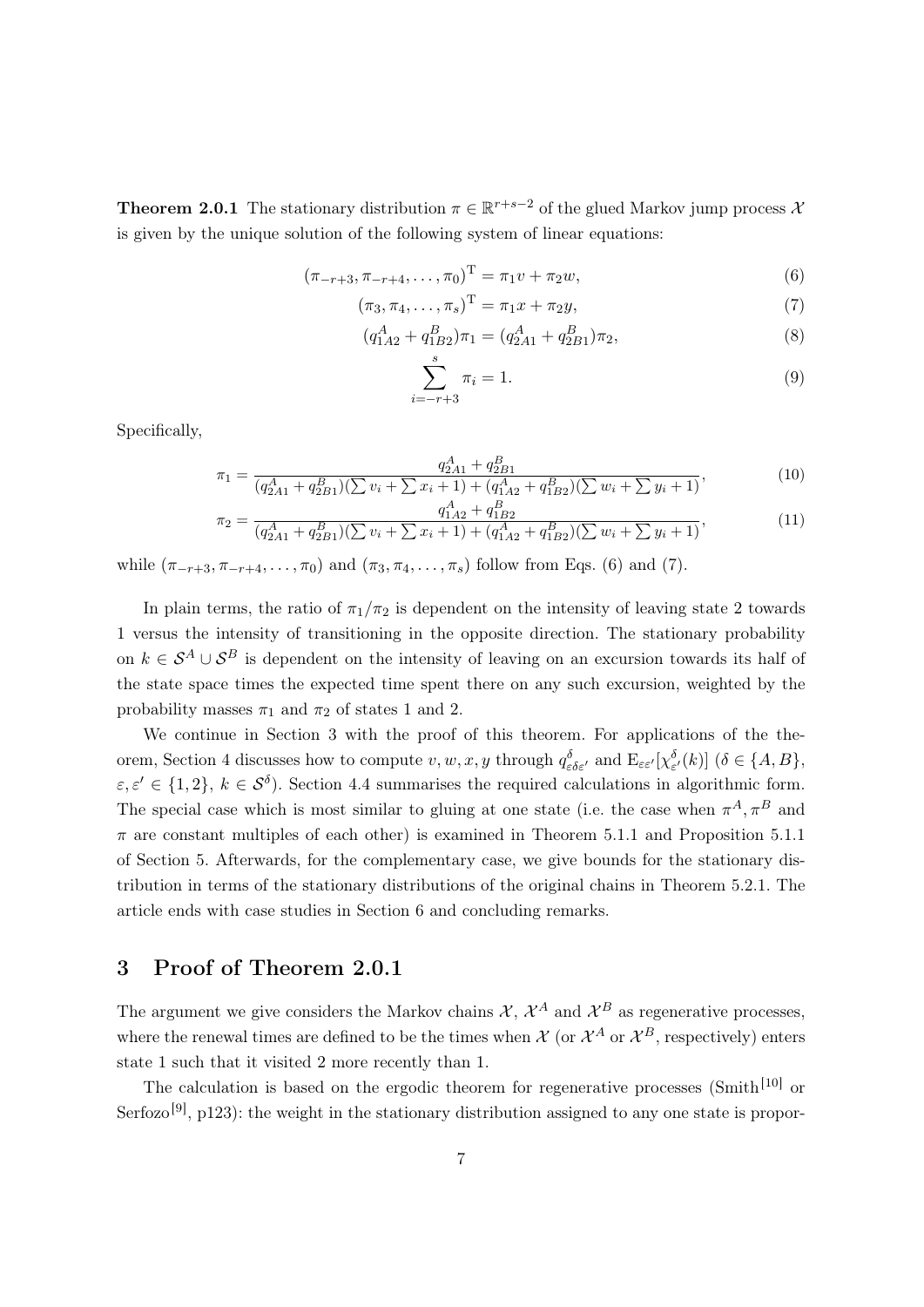tional to the time the process spends in that state in an average segment of the regenerative process. Between any two renewal events,

- 1. X makes nonnegative numbers of  $t_{1A1}$  and  $t_{1B1}$ -excursions (denoted by  $\xi_{1A1}$  and  $\xi_{1B1}$ , respectively),
- 2. X transitions from state 1 to state 2 via a  $t_{1A2}$  or a  $t_{1B2}$ -excursion,
- 3. X makes nonnegative numbers of  $t_{2A2}$  and  $t_{2B2}$ -excursions (denoted by  $\xi_{2A2}$  and  $\xi_{2B2}$ , respectively),
- 4. X transitions from state 2 to state 1 via a  $t_{2A1}$  or a  $t_{2B1}$ -excursion.

Due to the finiteness of state spaces and irreducibility, the nonnegative numbers  $\xi_{\varepsilon\delta\varepsilon}$  are finite almost surely. They are drawn from, first, a geometric distribution (we mean the variant of the geometric distribution which can take the value 0: with parameter  $p \in ]0,1]$ ,  $P(Y = k)$  $(1-p)^k p$  for any nonnegative integer k), which is then partitioned into two (whether the excursions are in  $\mathcal{S}^A$  or in  $\mathcal{S}^B$ ) with a binomial variable.

This regenerative structure is used to describe the behaviour of  $\mathcal X$  in terms of the behaviour of  $\mathcal{X}^A$  and  $\mathcal{X}^B$ . Since if for  $\mathcal{X}^A$  (the case of  $\mathcal{X}^B$  is similar) renewals are defined analogously by returns to 1, then the behaviour between any two renewal events is the following:

- 1.  $\mathcal{X}^A$  makes a geometrically distributed number  $\xi_{1A1}^A$  of  $t_{1A1}^A$ -excursions,
- 2.  $\mathcal{X}^A$  transitions from state 1 to state 2 via a  $t_{1A2}^A$ -excursion,
- 3.  $\mathcal{X}^A$  makes a geometrically distributed number  $\xi_{2A2}^A$  of  $t_{2A2}^A$ -excursions,
- 4.  $\mathcal{X}^A$  transitions from state 2 to state 1 via a  $t_{2A1}^A$ -excursion.

# 3.1 Calculation for the chains  $\mathcal{X}^A$  and  $\mathcal{X}^B$

Let the random variable  $\tau$  be the length of one segment of  $\mathcal X$  as a regenerative process (the inter-renewal time), and define  $\tau^{\delta}$  analogously for  $\mathcal{X}^{\delta}$  ( $\delta \in \{A, B\}$ ). Further, let  $X^{\delta}(i)$  denote the total time spent by  $\mathcal{X}^{\delta}$  in a state  $i \in \mathcal{V}^{\delta}$  in a complete segment. Using the ergodic theorem for regenerative processes for the first equality in each line, and using the second numbered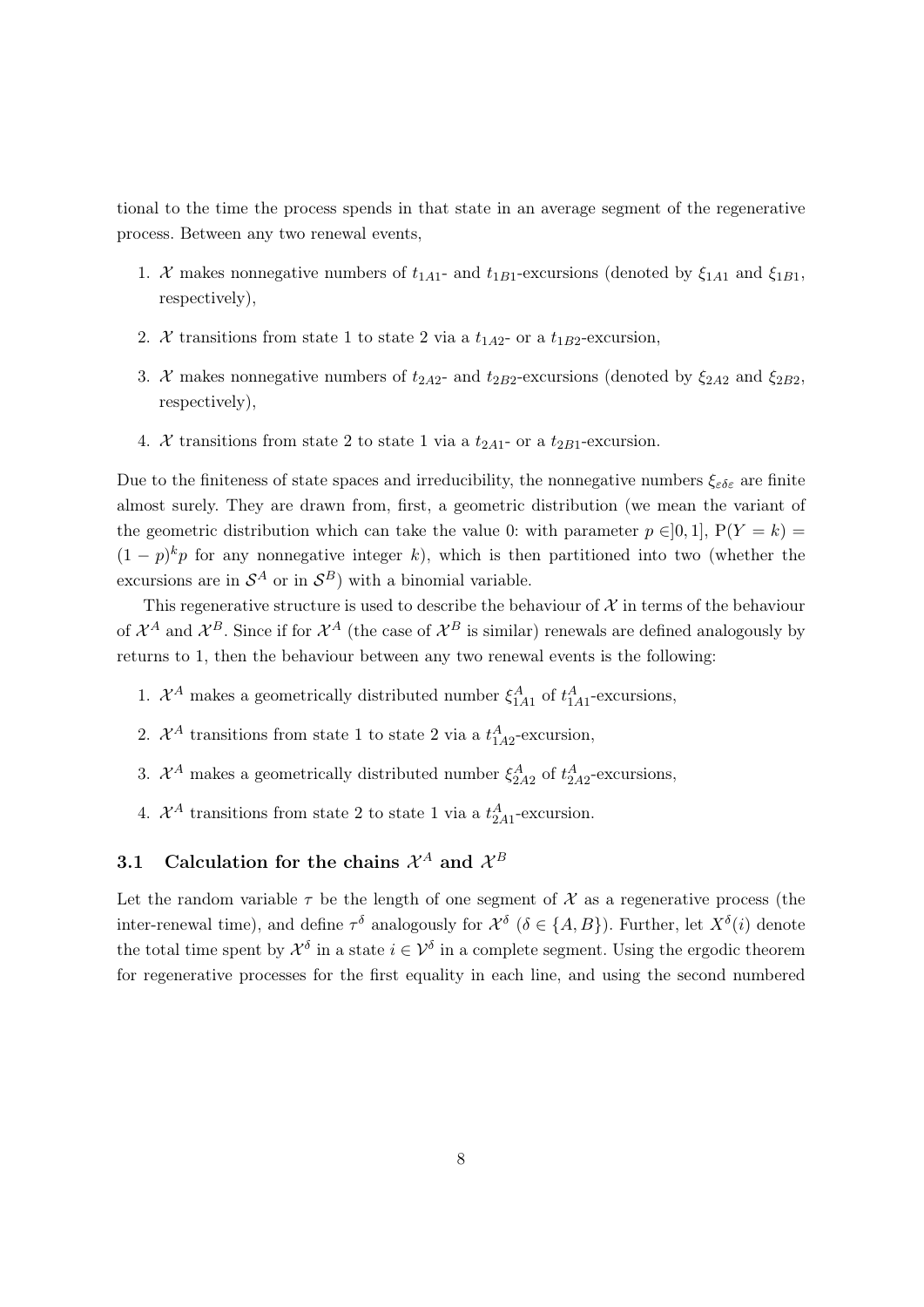list for the second equality in each line, for  $i \in \mathcal{S}^A$ ,

$$
\pi_i^A = \mathcal{E}[\tau^A]^{-1} \mathcal{E}[X^A(i)] = \mathcal{E}[\tau^A]^{-1} \bigg( \mathcal{E}[\xi_{1A1}^A] \mathcal{E}_{11}[\chi_1^A(i)] + \mathcal{E}_{12}[\chi_2^A(i)] \n+ \mathcal{E}[\xi_{2A2}^A] \mathcal{E}_{22}[\chi_2^A(i)] + \mathcal{E}_{21}[\chi_1^A(i)] \bigg),
$$
\n
$$
\pi_1^A = \mathcal{E}[\tau^A]^{-1} \mathcal{E}[X^A(1)] = \mathcal{E}[\tau^A]^{-1} \bigg( \mathcal{E}[\xi_{1A1}^A] \frac{1}{q_{1A}} + \frac{1}{q_{1A}} + 0 + 0 \bigg),
$$
\n
$$
\pi_2^A = \mathcal{E}[\tau^A]^{-1} \mathcal{E}[X^A(2)] = \mathcal{E}[\tau^A]^{-1} \bigg( 0 + 0 + \mathcal{E}[\xi_{2A2}^A] \frac{1}{q_{2A}} + \frac{1}{q_{2A}} \bigg).
$$
\n(12)

The parameter of the nonnegative geometric random variable  $\xi_{1A1}^{A}$  is

$$
p_{1A2}^A = q_{1A2}^A / q_{1A} \in ]0,1]
$$

(cf. Eq.  $(4)$ ). By Eqs.  $(3)$  and  $(4)$ , its mean is

$$
E[\xi_{1A1}^{A}] = \frac{1 - p_{1A2}^{A}}{p_{1A2}^{A}} = \frac{p_{1A1}^{A}}{p_{1A2}^{A}} = \frac{q_{1A1}^{A}}{q_{1A2}^{A}},
$$

and similarly,

$$
E[\xi_{2A2}^A] = \frac{p_{2A2}^A}{p_{2A1}^A} = \frac{q_{2A2}^A}{q_{2A1}^A}.
$$

Note that  $E[\xi_{1A1}^A] = p_{1A1}^A = 0$  is possible, e.g. if the state 1 is not connected to any other state than 2. All the other analogous mean numbers of returning excursions might be zero for certain state space diagrams. It is also true that  $q_{\varepsilon\delta\varepsilon}^{\delta}$  might be zero, but  $q_{\varepsilon,\delta,3-\varepsilon}^{\delta}$  will always be positive because of irreducibility.

Let us substitute the expressions for  $E[\xi_{1A1}^A]$  and  $E[\xi_{2A2}^A]$  into the formulae for  $\pi_i^A$ , Eqs. (12), and for  $\pi_1^A$  and  $\pi_2^A$  use

$$
q_{1A1}^A + q_{1A2}^A = q_{1A},
$$
  

$$
q_{2A1}^A + q_{2A2}^A = q_{2A}.
$$

Then, for  $i \in S^A$ ,

$$
\pi_i^A = \mathcal{E}[\tau^A]^{-1} \left( \frac{q_{1A1}^A}{q_{1A2}^A} \mathcal{E}_{11}[\chi_1^A(i)] + \mathcal{E}_{12}[\chi_2^A(i)] \right. \\
\left. + \frac{q_{2A2}^A}{q_{2A1}^A} \mathcal{E}_{22}[\chi_2^A(i)] + \mathcal{E}_{21}[\chi_1^A(i)] \right), \\
\pi_1^A = \mathcal{E}[\tau^A]^{-1} \left( \frac{q_{1A1}^A}{q_{1A2}^A} \frac{1}{q_{1A}} + \frac{1}{q_{1A}} \right) = \mathcal{E}[\tau^A]^{-1} \frac{1}{q_{1A2}^A}, \\
\pi_2^A = \mathcal{E}[\tau^A]^{-1} \left( \frac{q_{2A2}^A}{q_{2A}^A} \frac{1}{q_{2A}} + \frac{1}{q_{2A}} \right) = \mathcal{E}[\tau^A]^{-1} \frac{1}{q_{2A1}^A}.
$$

,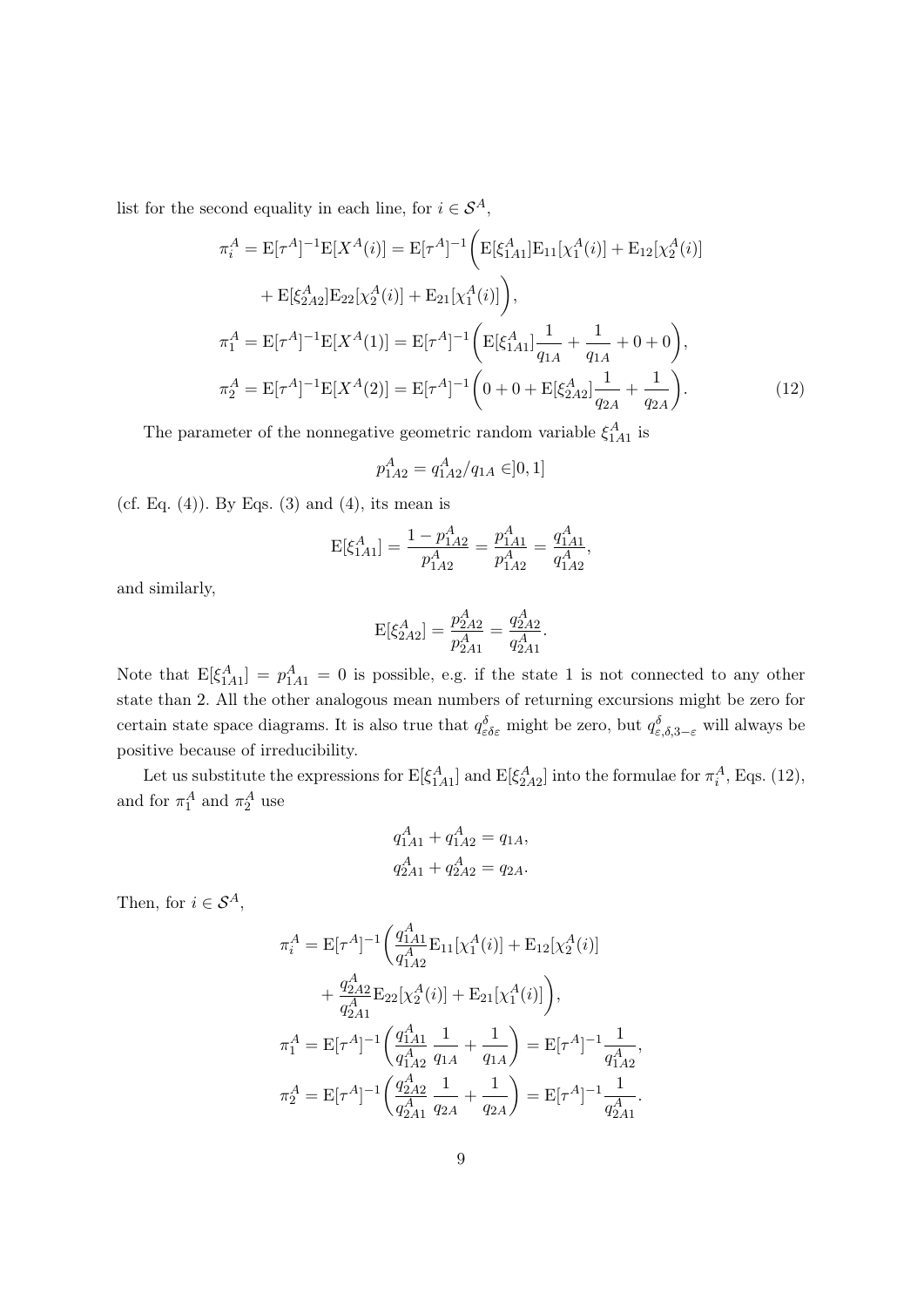It follows that

$$
\pi_i^A = \pi_1^A q_{1A1}^A \mathbf{E}_{11} [\chi_1^A(i)] + \pi_1^A q_{1A2}^A \mathbf{E}_{12} [\chi_2^A(i)] + \pi_2^A q_{2A2}^A \mathbf{E}_{22} [\chi_2^A(i)] + \pi_2^A q_{2A1}^A \mathbf{E}_{21} [\chi_1^A(i)]
$$
\n(13)

 $(i \in S<sup>A</sup>)$ . It is also true that

$$
\frac{\pi_1^A}{\pi_2^A} = \frac{q_{2A1}^A}{q_{1A2}^A}.\tag{14}
$$

We assume that all elementary transition rates are known, and so are  $\pi_i^A$  for every *i*. However,  $q_{1A1}^A$  and  $q_{1A2}^A$  are known only to the extent that  $q_{1A1}^A + q_{1A2}^A = q_{1A}$ . Similarly,  $q_{2A1}^A+q_{2A2}^A=q_{2A}$  is all that is known about  $q_{2A1}^A$  and  $q_{2A2}^A$ . For  $i \in S^A$ , we would like to know

$$
E_{11}[\chi_1^A(i)], E_{12}[\chi_2^A(i)], E_{21}[\chi_1^A(i)], E_{22}[\chi_2^A(i)],
$$

but these are not trivially accessible either. In Section 4, we revisit these questions. We write down implicit relations for both sets of unknowns, which result in systems of linear equations whose solutions give both sets of unknowns.

### 3.2 Calculation for the glued chain

We start by establishing some simple connections between transition probabilities in the glued chain and those in the original chains. With the notations of Section 2,

$$
p_{1A1} = P(\sigma_1 < \sigma_2, A \mid \mathcal{X}_0 = 1) = P(\sigma_1 < \sigma_2 \mid A, \mathcal{X}_0 = 1) P(A \mid \mathcal{X}_0 = 1)
$$
\n
$$
= p_{1A1}^A \frac{q_{1A}}{q_{1A} + q_{1B}} = \frac{q_{1A1}^A}{q_{1A} + q_{1B}} = \frac{q_{1A1}^A}{q_{1A} + q_{1B}},\tag{15}
$$

where the penultimate equality results from Eq. (4). Similarly,

$$
p_{1A2} = p_{1A2}^A \frac{q_{1A}}{q_{1A} + q_{1B}} = \frac{q_{1A2}^A}{q_{1A}} \frac{q_{1A}}{q_{1A} + q_{1B}} = \frac{q_{1A2}^A}{q_{1A} + q_{1B}}.
$$
 (16)

The equations for the glued chain  $\mathcal X$  that correspond to Eqs. (12) are, for  $i \in \mathcal S^A$ ,

$$
\pi_{i} = \mathbf{E}[\tau]^{-1} \bigg( \mathbf{E}[\xi_{1A1}] \mathbf{E}_{11}[\chi_{1}^{A}(i)] + \frac{p_{1A2}}{p_{1A2} + p_{1B2}} \mathbf{E}_{12}[\chi_{2}^{A}(i)] \n+ \mathbf{E}[\xi_{2A2}] \mathbf{E}_{22}[\chi_{2}^{A}(i)] + \frac{p_{2A1}}{p_{2A1} + p_{2B1}} \mathbf{E}_{21}[\chi_{1}^{A}(i)] \bigg), \n\pi_{1} = \mathbf{E}[\tau]^{-1} \bigg( \mathbf{E}[\xi_{1A1} + \xi_{1B1}] \frac{1}{q_{1A} + q_{1B}} + \frac{1}{q_{1A} + q_{1B}} + 0 + 0 \bigg), \n\pi_{2} = \mathbf{E}[\tau]^{-1} \bigg( 0 + 0 + \mathbf{E}[\xi_{2A2} + \xi_{2B2}] \frac{1}{q_{2A} + q_{2B}} + \frac{1}{q_{2A} + q_{2B}} \bigg),
$$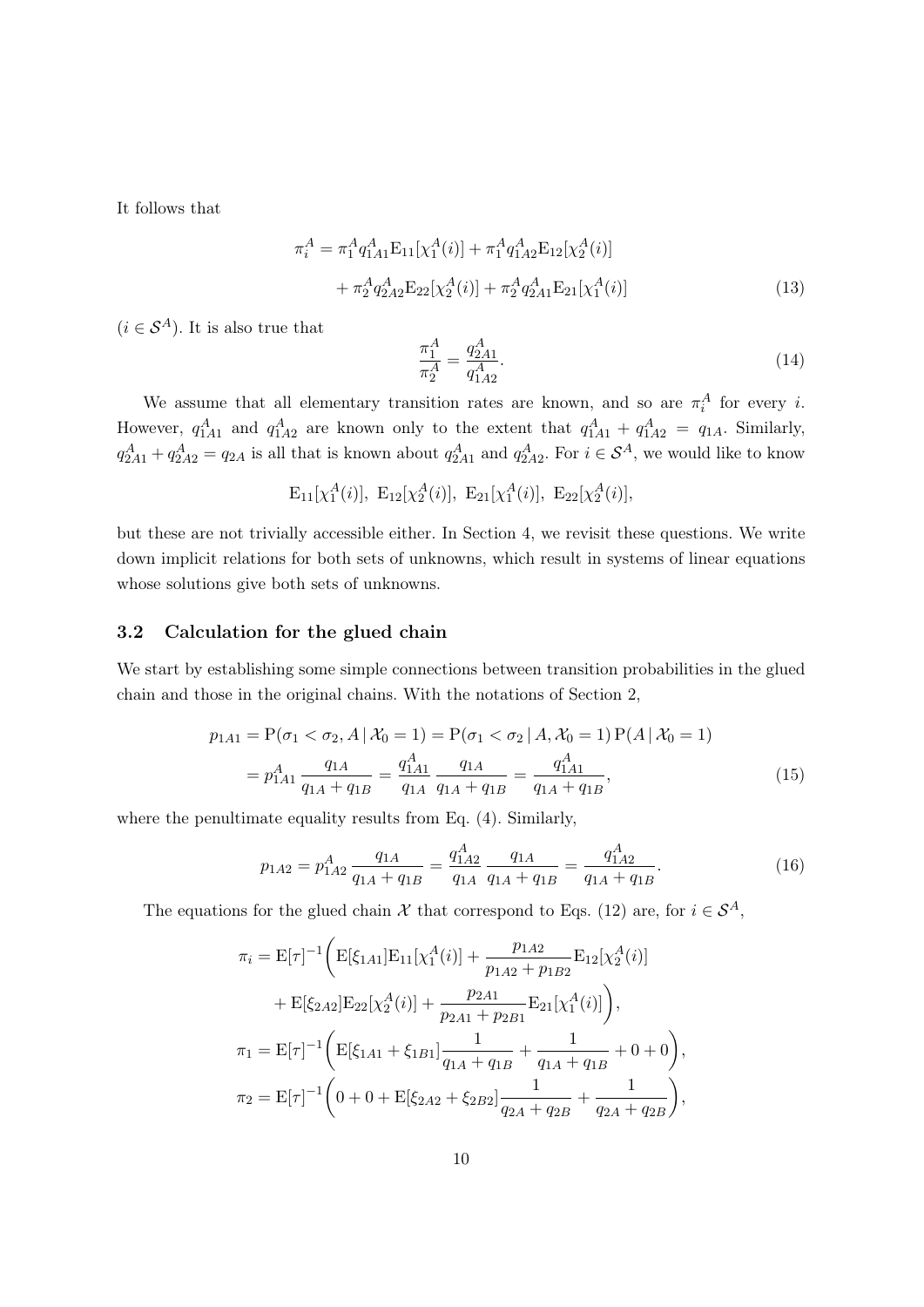and for  $i \in \mathcal{S}^B,$ 

$$
\pi_{i} = \mathbf{E}[\tau]^{-1} \bigg( \mathbf{E}[\xi_{1B1}] \mathbf{E}_{11}[\chi_{1}^{B}(i)] + \frac{p_{1B2}}{p_{1A2} + p_{1B2}} \mathbf{E}_{12}[\chi_{2}^{B}(i)] + \mathbf{E}[\xi_{2B2}] \mathbf{E}_{22}[\chi_{2}^{B}(i)] + \frac{p_{2B1}}{p_{2A1} + p_{2B1}} \mathbf{E}_{21}[\chi_{1}^{B}(i)] \bigg). \tag{17}
$$

The parameter of the nonnegative geometric random variable  $\xi_{1A1}+\xi_{1B1}$  is

$$
p_{1A2} + p_{1B2} = (q_{1A2}^A + q_{1B2}^B)(q_{1A} + q_{1B})^{-1},
$$
\n(18)

the second form is ensured by Eq. (16). The geometric random variable is subdivided into two by an independent binomial variable. Hence, also employing

 $p_{1A1} + p_{1B1} + p_{1A2} + p_{1B2} = 1$ 

and Eqs. (15) and (18), the sought means are

$$
E[\xi_{1A1}] = \frac{1 - (p_{1A2} + p_{1B2})}{p_{1A2} + p_{1B2}} \frac{p_{1A1}}{p_{1A1} + p_{1B1}}
$$
  
= 
$$
\frac{p_{1A1} + p_{1B1}}{p_{1A2} + p_{1B2}} \frac{p_{1A1}}{p_{1A1} + p_{1B1}} = \frac{p_{1A1}}{p_{1A2} + p_{1B2}}
$$
  
= 
$$
\frac{q_{1A1}^A (q_{1A} + q_{1B})^{-1}}{(q_{1A2}^A + q_{1B2}^B)(q_{1A} + q_{1B})^{-1}} = \frac{q_{1A1}^A}{q_{1A2}^A + q_{1B2}^B},
$$

and similarly,

$$
E[\xi_{2A2}] = \frac{p_{2A2}}{p_{2A1} + p_{2B1}} = \frac{q_{2A2}^A}{q_{2A1}^A + q_{2B1}^B},
$$
  
\n
$$
E[\xi_{1B1}] = \frac{p_{1B1}}{p_{1A2} + p_{1B2}} = \frac{q_{1B1}^B}{q_{1A2}^A + q_{1B2}^B},
$$
  
\n
$$
E[\xi_{2B2}] = \frac{p_{2B2}}{p_{2A1} + p_{2B1}} = \frac{q_{2B2}^B}{q_{2A1}^A + q_{2B1}^B}.
$$

Now we substitute the expressions for  $E[\xi_{\varepsilon\delta\varepsilon}]$   $(\varepsilon \in \{1,2\}, \delta \in \{A,B\})$  into the formulae for  $\pi_i$ , Eq. (17). We also use the following consequences of Eqs. (16) and (18):

$$
\frac{p_{1A2}}{p_{1A2} + p_{1B2}} = \frac{q_{1A2}^A}{q_{1A2}^A + q_{1B2}^B},
$$

$$
\frac{p_{2A1}}{p_{2A1} + p_{2B1}} = \frac{q_{2A1}^A}{q_{2A1}^A + q_{2B1}^B},
$$

$$
\frac{p_{1B2}}{p_{1A2} + p_{1B2}} = \frac{q_{1B2}^B}{q_{1A2}^A + q_{1B2}^B},
$$

$$
\frac{p_{2B1}}{p_{2A1} + p_{2B1}} = \frac{q_{2B1}^B}{q_{2A1}^A + q_{2B1}^B}.
$$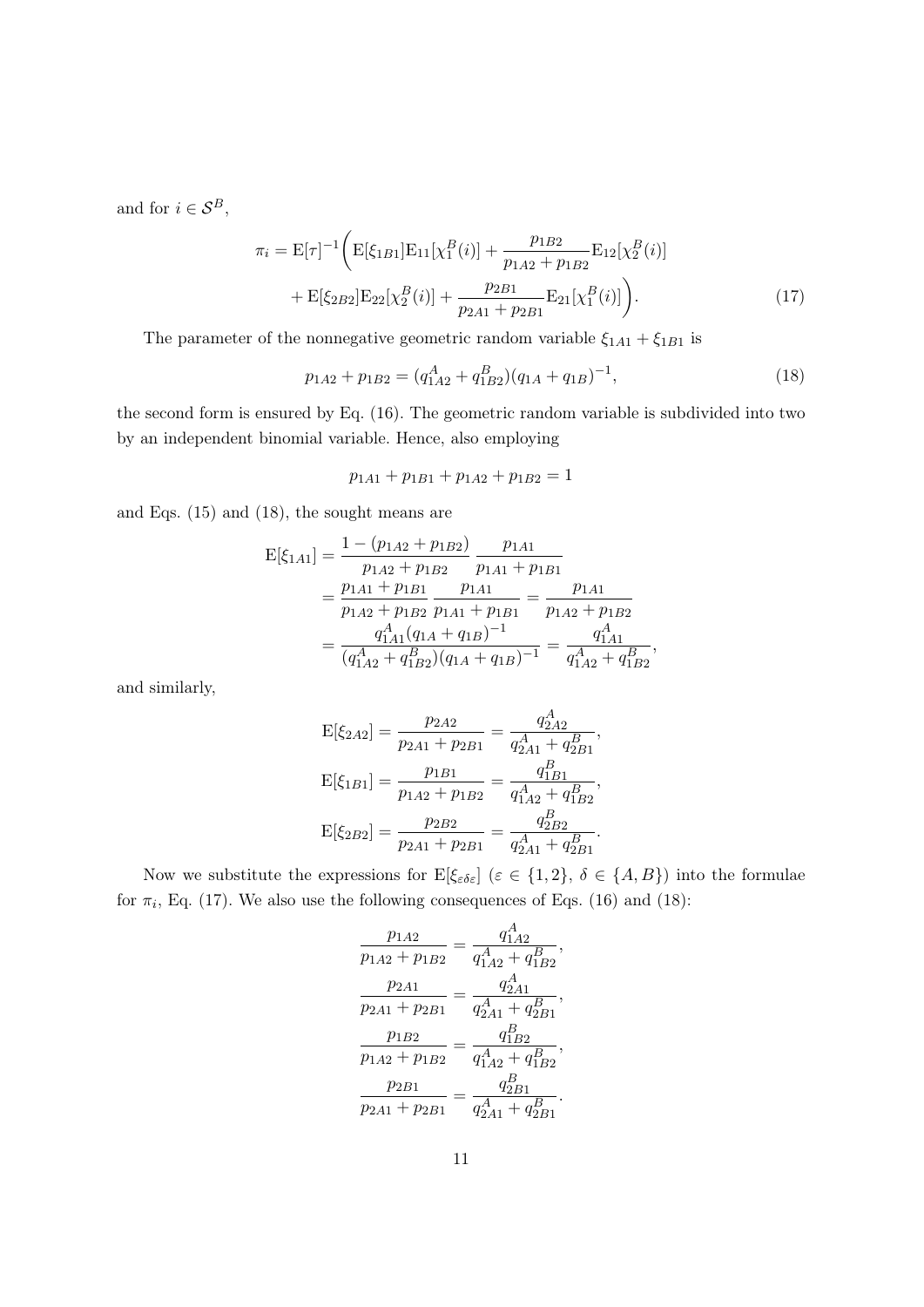For  $i\in\mathcal{S}^{A},$ 

$$
\pi_{i} = \mathbf{E}[\tau]^{-1} \left( \frac{q_{1A1}^{A}}{q_{1A2}^{A} + q_{1B2}^{B}} \mathbf{E}_{11}[\chi_{1}^{A}(i)] + \frac{q_{1A2}^{A}}{q_{1A2}^{A} + q_{1B2}^{B}} \mathbf{E}_{12}[\chi_{2}^{A}(i)] + \frac{q_{2A2}^{A}}{q_{2A1}^{A} + q_{2B1}^{B}} \mathbf{E}_{22}[\chi_{2}^{A}(i)] + \frac{q_{2A1}^{A}}{q_{2A1}^{A} + q_{2B1}^{B}} \mathbf{E}_{21}[\chi_{1}^{A}(i)] \right),
$$
\n
$$
\pi_{1} = \mathbf{E}[\tau]^{-1} \left( \frac{q_{1A1}^{A} + q_{1B1}^{B}}{q_{1A2}^{A} + q_{1B2}^{B}} \frac{1}{q_{1A} + q_{1B}} + \frac{1}{q_{1A} + q_{1B}} \right) = \mathbf{E}[\tau]^{-1} \frac{1}{q_{1A2}^{A} + q_{1B2}^{B}},
$$
\n
$$
\pi_{2} = \mathbf{E}[\tau]^{-1} \left( \frac{q_{2A2}^{A} + q_{2B2}^{B}}{q_{2A1}^{A} + q_{2B1}^{B}} \frac{1}{q_{2A} + q_{2B}} + \frac{1}{q_{2A} + q_{2B}} \right) = \mathbf{E}[\tau]^{-1} \frac{1}{q_{2A1}^{A} + q_{2B1}^{B}},
$$

and for  $i \in \mathcal{S}^B$ ,

$$
\pi_{i} = \mathbf{E}[\tau]^{-1} \left( \frac{q_{1B1}^{B}}{q_{1A2}^{A} + q_{1B2}^{B}} \mathbf{E}_{11}[\chi_{1}^{B}(i)] + \frac{q_{1B2}^{B}}{q_{1A2}^{A} + q_{1B2}^{B}} \mathbf{E}_{12}[\chi_{2}^{B}(i)] + \frac{q_{2B2}^{B}}{q_{2A1}^{A} + q_{2B1}^{B}} \mathbf{E}_{22}[\chi_{2}^{B}(i)] + \frac{q_{2B1}^{B}}{q_{2A1}^{A} + q_{2B1}^{B}} \mathbf{E}_{21}[\chi_{1}^{B}(i)] \right).
$$

Consequently, for  $i \in \mathcal{S}^A,$ 

$$
\pi_i = \pi_1 q_{1A1}^A \mathbf{E}_{11} [\chi_1^A(i)] + \pi_1 q_{1A2}^A \mathbf{E}_{12} [\chi_2^A(i)] \n+ \pi_2 q_{2A2}^A \mathbf{E}_{22} [\chi_2^A(i)] + \pi_2 q_{2A1}^A \mathbf{E}_{21} [\chi_1^A(i)],
$$
\n(19)

and for  $i \in \mathcal{S}^B$ ,

$$
\pi_i = \pi_1 q_{1B1}^B \mathbf{E}_{11} [\chi_1^B(i)] + \pi_1 q_{1B2}^B \mathbf{E}_{12} [\chi_2^B(i)] + \pi_2 q_{2B2}^B \mathbf{E}_{22} [\chi_2^B(i)] + \pi_2 q_{2B1}^B \mathbf{E}_{21} [\chi_1^B(i)].
$$
\n(20)

It also follows that

$$
\frac{\pi_1}{\pi_2} = \frac{q_{2A1}^A + q_{2B1}^B}{q_{1A2}^A + q_{1B2}^B}.\tag{21}
$$

# 3.3 Combining the preceding

With the vectors  $v, w \in [0, \infty[^{r-2}, x, y \in [0, \infty[^{s-2}])$  introduced in Section 2, using Eq. (13) for the first two equalities and Eqs. (19) and (20) for the third and fourth,

$$
(\pi_{-r+3}^A, \pi_{-r+4}^A, \dots, \pi_0^A)^T = \pi_1^A v + \pi_2^A w \qquad \text{for } \mathcal{X}^A,
$$
 (22)

$$
(\pi_3^B, \pi_4^B, \dots, \pi_s^B)^{\mathrm{T}} = \pi_1^B x + \pi_2^B y \qquad \text{for } \mathcal{X}^B,
$$

$$
(\pi_{-r+3}, \pi_{-r+4}, \dots, \pi_0)^{\mathrm{T}} = \pi_1 v + \pi_2 w \quad \text{and} \quad (23)
$$

$$
(\pi_3, \pi_4, \dots, \pi_s)^{\mathrm{T}} = \pi_1 x + \pi_2 y \quad \text{for } \mathcal{X}.
$$
 (24)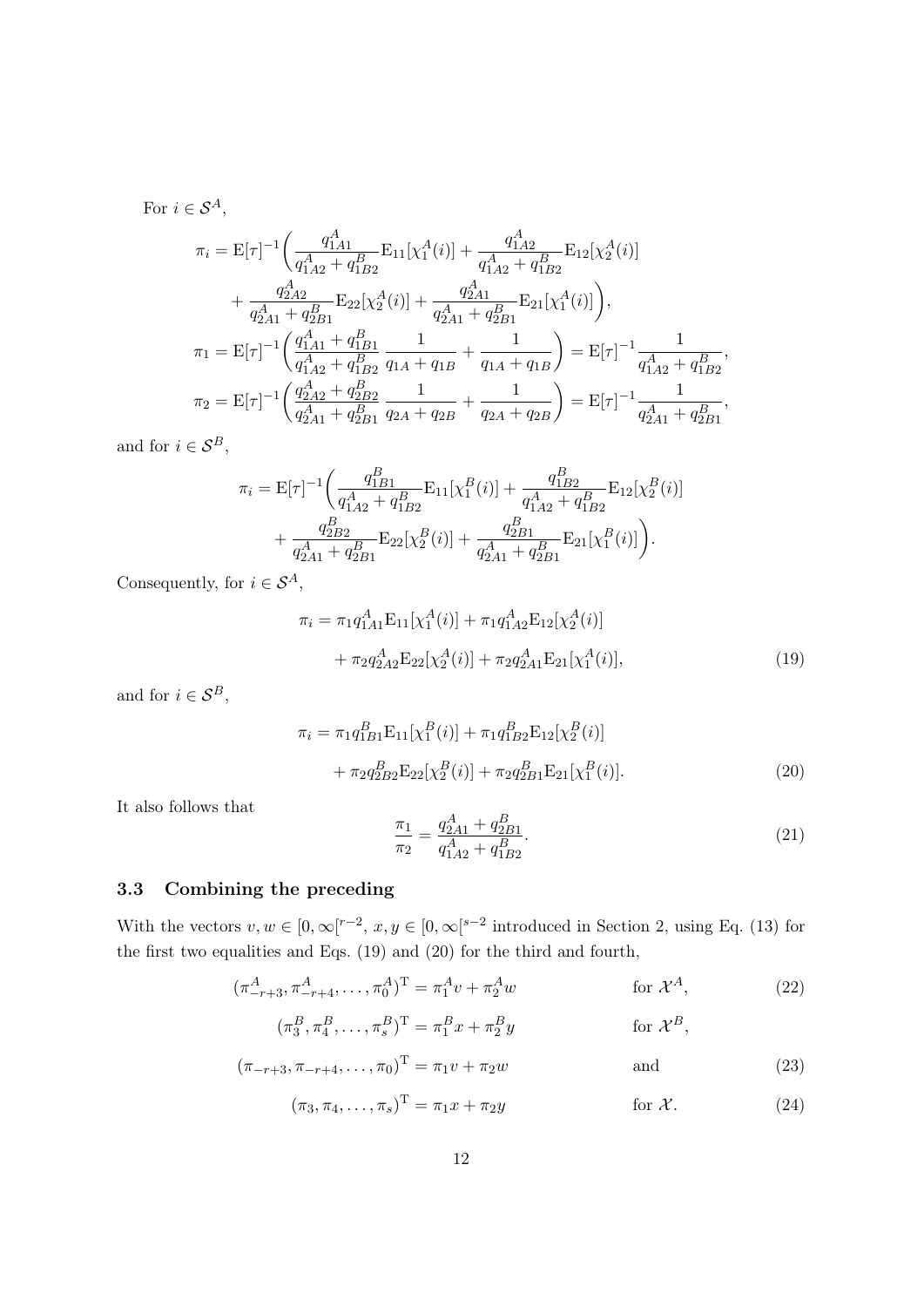This already shows Eqs. (6) and (7) of the theorem. Eq. (8) is a consequence of Eq. (21), while Eq. (9) must anyway be true.

Let us now show the last two statements of the theorem. The following derivation arrives at an explicit solution, thereby showing the uniqueness of  $\pi$ . By summing all entries of Eqs. (23) and (24), we get

$$
\pi_1\bigg(\sum_i v_i + \sum_i x_i\bigg) + \pi_2\bigg(\sum_i w_i + \sum_i y_i\bigg) = \sum_{i \neq 1,2} \pi_i = 1 - \pi_1 - \pi_2,
$$

which is equivalent to

$$
\pi_1 \bigg( \sum_i v_i + \sum_i x_i + 1 \bigg) + \pi_2 \bigg( \sum_i w_i + \sum_i y_i + 1 \bigg) = 1.
$$

The substitution of  $\pi_2$  from Eq. (21) yields

$$
\pi_1 \left( \sum_i v_i + \sum_i x_i + 1 + \frac{q_{1A2}^A + q_{1B2}^B}{q_{2A1}^A + q_{2B1}^B} \left( \sum_i w_i + \sum_i y_i + 1 \right) \right) = 1,
$$

which gives  $\pi_1$  of Theorem 2.0.1. Eq. (21) gives  $\pi_2$ . This concludes the proof.

#### $4 \quad \textbf{Computing} \,\, q^\delta_{\varepsilon\delta\varepsilon'} \text{ and } \operatorname{E}_{\varepsilon\varepsilon'}[\chi^\delta_\varepsilon$  $_{\varepsilon^{\prime}}^{\mathfrak{d}}(k)]$

The formulae in Theorem 2.0.1 use unknown parameters  $q_{\varepsilon\delta\varepsilon'}^{\delta}$  and  $E_{\varepsilon\varepsilon'}[\chi_{\varepsilon'}^{\delta}(k)]$  ( $\delta \in \{A, B\}$ ,  $\varepsilon, \varepsilon' \in \{1,2\}, k \in S^{\delta}$  about the chains  $\mathcal{X}^A$  and  $\mathcal{X}^B$  to express  $\pi$ . However, these unknowns can be computed by linear recursions. We demonstrate the calculation for  $\delta = B$  and not for A, as in  $\mathcal{X}^A$ , the indexing is unconventional.

As it turns out, the matrix

$$
Q_0^B := \left[ \begin{array}{cccc} Q_{11}^B & 0 & Q_{13}^B & \ldots & Q_{1s}^B \\ 0 & Q_{22}^B & Q_{23}^B & \ldots & Q_{2s}^B \\ 0 & 0 & Q_{33}^B & \ldots & Q_{3s}^B \\ \vdots & \vdots & \vdots & \ddots & \vdots \\ 0 & 0 & Q_{s3}^B & \ldots & Q_{ss}^B \end{array} \right]
$$

plays a central role. We will show in Section 4.3:

**Proposition 4.0.1**  $Q_0^B$  has full rank.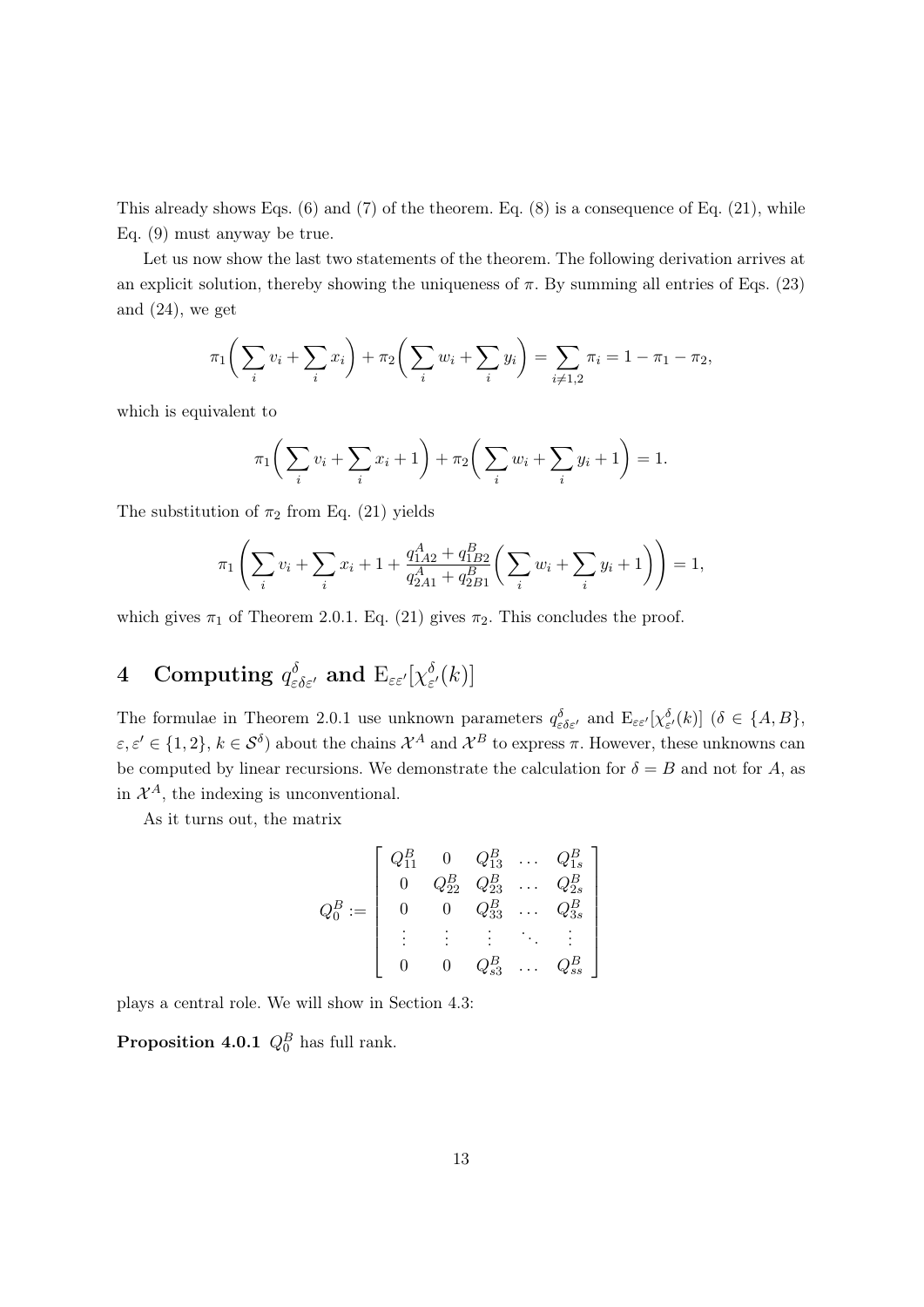# 4.1 The probabilities of leaving on different excursions and  $q_{\varepsilon\delta\varepsilon'}^{\delta}$

In order to establish the values  $q_{\varepsilon\delta\varepsilon'}^{\delta}$ , we calculate the corresponding  $p_{\varepsilon\delta\varepsilon'}^{\delta}$ , and the conversion follows from Eq. (4). We extend the usage of  $p_{\varepsilon B \varepsilon'}^{B}$  to any starting point  $i \in \{3, 4, ..., s\}$ : for the hitting time  $\sigma_{\varepsilon'}^B$  of the state  $\varepsilon' \in \{1,2\},\$ 

$$
p_{iB\varepsilon'}^B := \mathcal{P}(\sigma_{\varepsilon'}^B < \sigma_{3-\varepsilon'}^B \mid \mathcal{X}_0^B = i).
$$

**Proposition 4.1.1**  $p_{\varepsilon B \varepsilon'}^B$  ( $\varepsilon, \varepsilon' \in \{1, 2\}$ ) can be computed as the unique solutions of the following linear equations:

$$
Q_0^B \begin{pmatrix} p_{1B1}^B \\ p_{2B1}^B \\ p_{3B1}^B \\ \vdots \\ p_{sB1}^B \end{pmatrix} = \begin{pmatrix} 0 \\ -Q_{21}^B \\ -Q_{31}^B \\ \vdots \\ -Q_{s1}^B \end{pmatrix}, \qquad Q_0^B \begin{pmatrix} p_{1B2}^B \\ p_{2B2}^B \\ p_{3B2}^B \\ \vdots \\ p_{sB2}^B \end{pmatrix} = \begin{pmatrix} -Q_{12}^B \\ 0 \\ -Q_{32}^B \\ \vdots \\ -Q_{s2}^B \end{pmatrix}.
$$
 (25)

In practice, it suffices to solve only one of the two linear equations and use an analogue of Eq. (3).

Proof We introduce notation for probabilities of direct transitions:

$$
p_{ij}^B := \frac{Q_{ij}^B}{-Q_{ii}^B} \qquad (i, j \in \{1, 2, \dots, s\}, \ i \neq j)
$$

(cf. Eq. (4)). Then the following relations hold:

$$
p_{\varepsilon' B \varepsilon'}^B = \sum_{j \notin \{\varepsilon', 3 - \varepsilon'\}} p_{\varepsilon' j}^B p_{j B \varepsilon'}^B,
$$
\n(26)

$$
p_{3-\varepsilon',B,\varepsilon'}^B = \sum_{j \notin \{\varepsilon', 3-\varepsilon'\}} p_{3-\varepsilon',j}^B p_{jB\varepsilon'}^B + p_{3-\varepsilon',\varepsilon'}^B,
$$
\n(27)

$$
p_{iB\varepsilon'}^{B} = \sum_{j \notin \{\varepsilon', 3 - \varepsilon', i\}} p_{ij}^{B} p_{jB\varepsilon'}^{B} + p_{i\varepsilon'}^{B} \qquad (i \in \{3, 4, \dots, s\}).
$$
 (28)

For instance, Eq. (27) is equivalent to

$$
p_{3-\varepsilon',B,\varepsilon'}^B = \sum_{j \notin \{\varepsilon', 3-\varepsilon'\}} \frac{Q_{3-\varepsilon',j}^B}{-Q_{3-\varepsilon',3-\varepsilon'}^B} p_{jB\varepsilon'}^B + \frac{Q_{3-\varepsilon',\varepsilon'}^B}{-Q_{3-\varepsilon',3-\varepsilon'}^B}.
$$

After multiplying both sides by  $-Q_{3-\varepsilon',3-\varepsilon'}^B$  and moving both individual terms to the other side,

$$
-Q_{3-\varepsilon',\varepsilon'}^B = \sum_{j \neq \varepsilon'} Q_{3-\varepsilon',j}^B p_{jB\varepsilon'}^B.
$$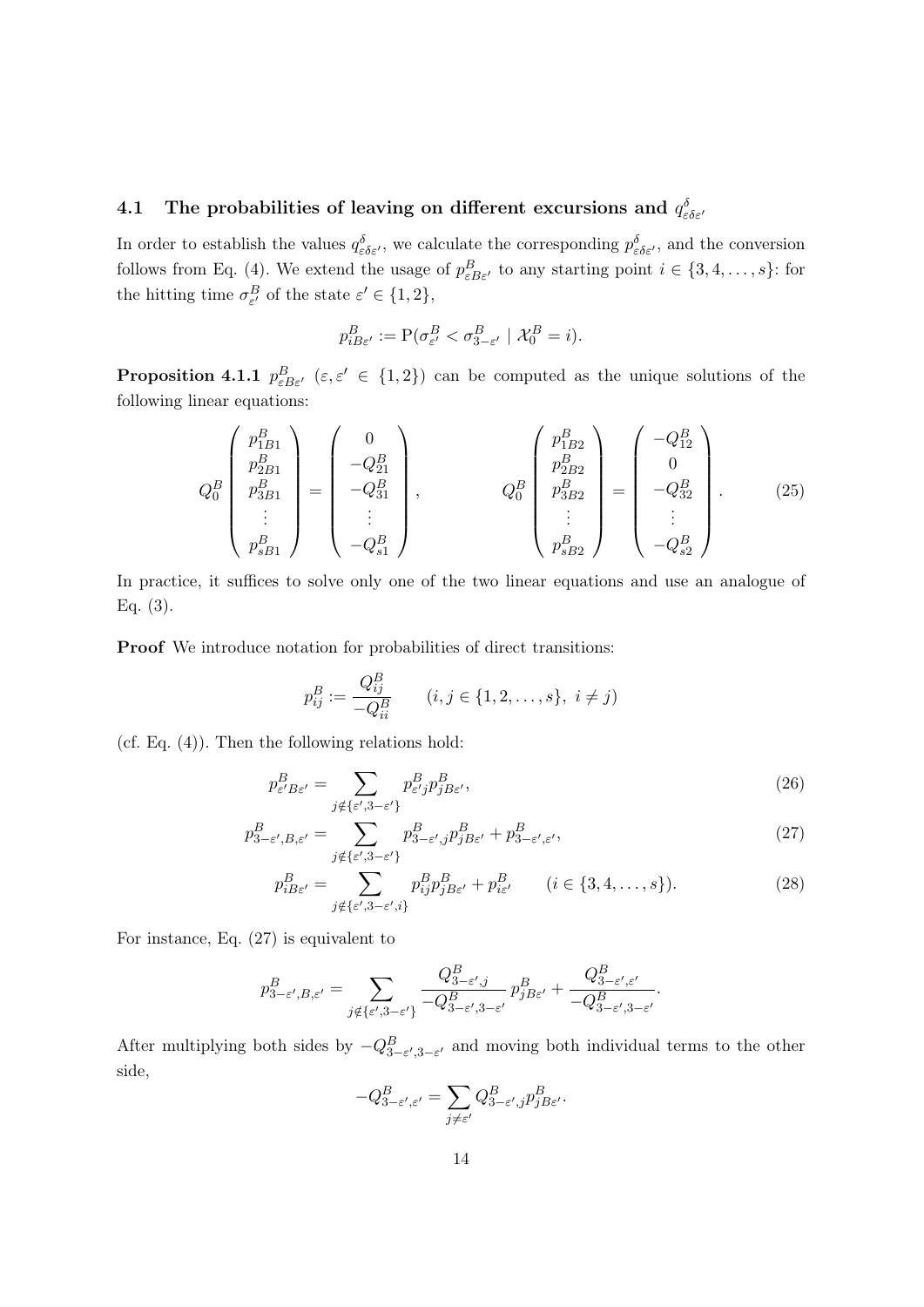This gives, for  $\varepsilon' \in \{1, 2\}$ ,

$$
-Q_{21}^{B} = [0 \t Q_{22}^{B} \t Q_{23}^{B} \t ... \t Q_{2s}^{B}] (p_{1B1}^{B}, p_{2B1}^{B}, p_{3B1}^{B}, ..., p_{sB1}^{B})^{T},
$$
  

$$
-Q_{12}^{B} = [Q_{11}^{B} \t Q_{13}^{B} ... Q_{1s}^{B}] (p_{1B2}^{B}, p_{2B2}^{B}, p_{3B2}^{B}, ..., p_{sB2}^{B})^{T}.
$$

The same steps of manipulation on Eq. (26) yield

$$
0 = [Q_{11}^{B} \ 0 \ Q_{13}^{B} \ \dots \ Q_{1s}^{B}] (p_{1B1}^{B}, p_{2B1}^{B}, p_{3B1}^{B}, \dots, p_{sB1}^{B})^{T},
$$
  

$$
0 = [0 \ Q_{22}^{B} \ Q_{23}^{B} \ \dots \ Q_{2s}^{B}] (p_{1B2}^{B}, p_{2B2}^{B}, p_{3B2}^{B}, \dots, p_{sB2}^{B})^{T},
$$

and when carried out on Eq. (28), then

$$
-Q_{i1}^{B} = [0 \ 0 \ Q_{i3}^{B} \ \dots \ Q_{is}^{B}] (p_{1B1}^{B}, p_{2B1}^{B}, p_{3B1}^{B}, \dots, p_{sB1}^{B})^{\mathrm{T}},
$$
  

$$
-Q_{i2}^{B} = [0 \ 0 \ Q_{i3}^{B} \ \dots \ Q_{is}^{B}] (p_{1B2}^{B}, p_{2B2}^{B}, p_{3B2}^{B}, \dots, p_{sB2}^{B})^{\mathrm{T}},
$$

for  $i \in \{3, 4, \ldots, s\}$ . The last three displays are exactly as the two claimed linear equations in the assertion. The existence of a solution follows from the underlying probabilistic interpretation (i.e. the probabilities  $(p_{iB\varepsilon}^{B})_{i\in\{1,2,\ldots,s\}}$  for  $\varepsilon' \in \{1,2\}$  are particular solutions). Uniqueness also holds since  $Q_0^B$  does not have a nontrivial nullvector, as proven in Proposition 4.0.1.  $\Box$ 

# $\textbf{4.2}\quad \textbf{The expected total time spent in individual states on excursions, }\mathrm{E}_{\varepsilon\varepsilon'}[\chi_{\varepsilon'}^{\delta}(k)]$

Again, the computation of  $E_{\varepsilon \varepsilon'}[\chi_{\varepsilon'}^{\delta}(k)]$  requires the usage of the matrix  $Q_0^B$ . First, we need to extend its meaning to a general starting point  $i \in \{3, 4, \ldots, s\}$ :

$$
\mathrm{E}_{i\varepsilon'}[\chi^B_{\varepsilon'}(k)] = \mathrm{E}_i\Big[\chi^B_{\varepsilon'}(k)\,\Big|\,\sigma^B_{\varepsilon'} < \sigma^B_{3-\varepsilon'}\Big],
$$

which is again defined to be zero when the condition has zero probability.

**Proposition 4.2.1**  $E_{\varepsilon \varepsilon'}[\chi^B_{\varepsilon'}(j)]$  ( $\varepsilon, \varepsilon' \in \{1, 2\}, \ j \in \{3, 4, \ldots, s\}$ ) can be computed from the unique solutions  $u(j) \in [0,\infty]^s$  of the following linear equations:

$$
Q_0^B u(j) = -p_{jB\varepsilon'}^B \mathbf{e}_j^B \qquad (\varepsilon' \in \{1, 2\}), \tag{29}
$$

where  $\mathbf{e}_j^B \in \mathbb{R}^s$  is the canonical jth unit vector. If  $u_i(j) = 0$ , then  $E_{i\epsilon'}[\chi_{\epsilon'}^B(j)] = 0$ . If  $u_i(j) > 0$ , then

$$
\mathrm{E}_{i\varepsilon'}[\chi^B_{\varepsilon'}(j)] = \frac{u_i(j)}{p^B_{iB\varepsilon'}}.
$$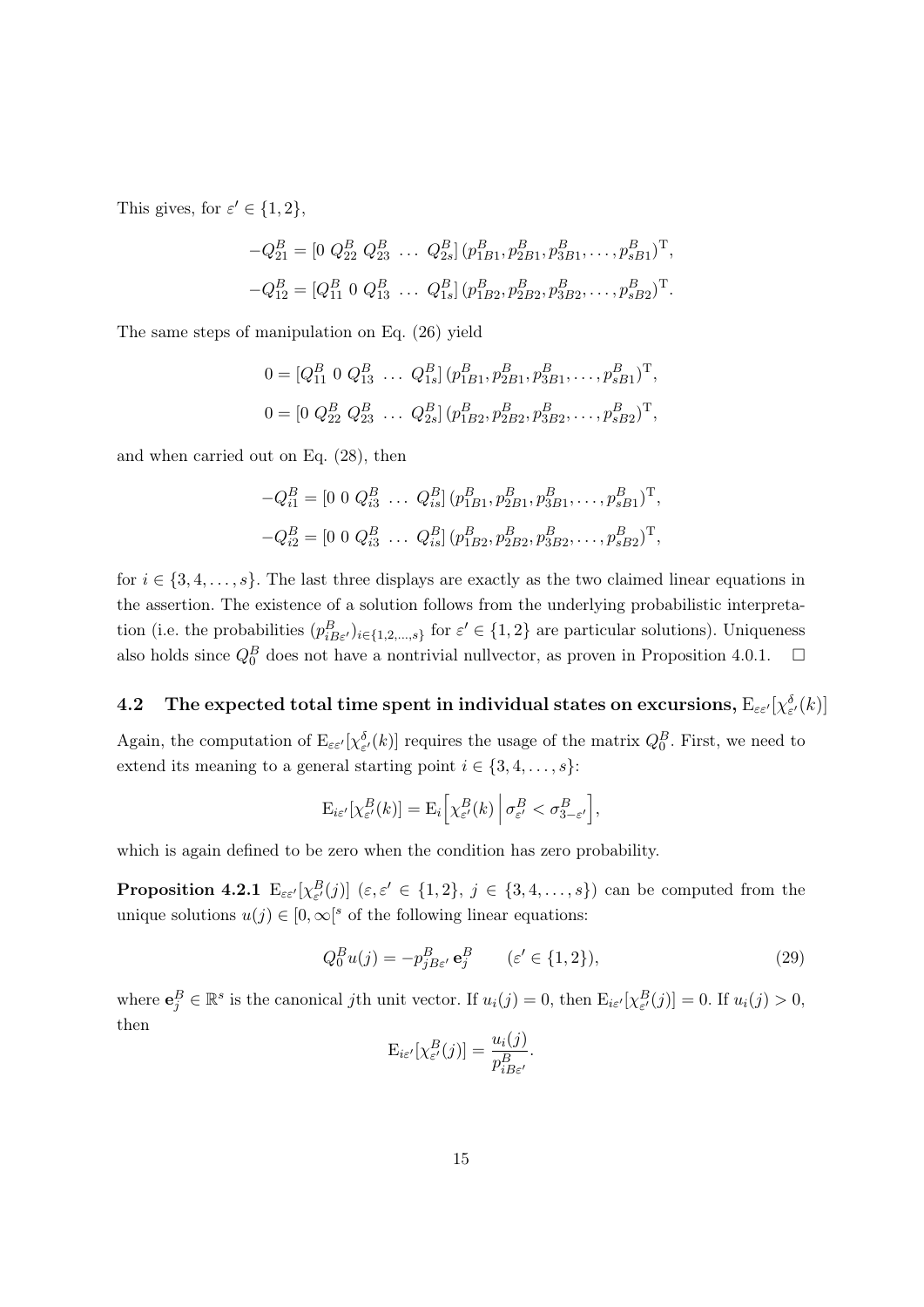**Proof** Fix  $j \in \{3, 4, \ldots, s\}$ . We will see that we can write down linear relationships among

$$
u_i(j) = \mathrm{E}_i[\chi^B_{\varepsilon'}(j)\mathbf{1}(\sigma^B_{\varepsilon'} < \sigma^B_{3-\varepsilon'})] = p^B_{iB\varepsilon'}\mathrm{E}_{i\varepsilon'}[\chi^B_{\varepsilon'}(j)]
$$

 $(i \in \{1, 2, \ldots, s\})$  most naturally. We note that if  $p_{i B \varepsilon'}^B = 0$ , then  $E_{i \varepsilon'}[\chi_{\varepsilon'}^B(j)] = 0$  by the definition of the latter as a conditional expectation that is zero when the condition has zero probability.

We can observe the following relationships:

$$
\mathcal{E}_{\varepsilon'}[\chi_{\varepsilon'}^B(j)\mathbf{1}(\sigma_{\varepsilon'}^B < \sigma_{3-\varepsilon'}^B)] = \sum_{k \notin \{\varepsilon', 3-\varepsilon'\}} p_{\varepsilon' k}^B \mathcal{E}_k[\chi_{\varepsilon'}^B(j)\mathbf{1}(\sigma_{\varepsilon'}^B < \sigma_{3-\varepsilon'}^B)],\tag{30}
$$

$$
\mathcal{E}_{3-\varepsilon'}[\chi^B_{\varepsilon'}(j)\mathbf{1}(\sigma^B_{\varepsilon'}<\sigma^B_{3-\varepsilon'})] = \sum_{k \notin \{\varepsilon', 3-\varepsilon'\}} p^B_{3-\varepsilon',k} \mathcal{E}_k[\chi^B_{\varepsilon'}(j)\mathbf{1}(\sigma^B_{\varepsilon'}<\sigma^B_{3-\varepsilon'})],\tag{31}
$$

$$
E_i[\chi^B_{\varepsilon'}(j)\mathbf{1}(\sigma^B_{\varepsilon'} < \sigma^B_{3-\varepsilon'})] = \sum_{k \notin \{\varepsilon', 3-\varepsilon', i\}} p^B_{ik} E_k[\chi^B_{\varepsilon'}(j)\mathbf{1}(\sigma^B_{\varepsilon'} < \sigma^B_{3-\varepsilon'})] \quad (i \notin \{1, 2, j\}), \quad (32)
$$

$$
\mathcal{E}_j[\chi^B_{\varepsilon'}(j)\mathbf{1}(\sigma^B_{\varepsilon'} < \sigma^B_{3-\varepsilon'})] = p^B_{jB\varepsilon'} \frac{1}{-Q^B_{jj}} + \sum_{k \notin \{\varepsilon', 3-\varepsilon', j\}} p^B_{jk} \mathcal{E}_k[\chi^B_{\varepsilon'}(j)\mathbf{1}(\sigma^B_{\varepsilon'} < \sigma^B_{3-\varepsilon'})].
$$
 (33)

A slight complication compared to Eqs. (26–28) is the possibility of there being no transition path from the initial state j to  $\varepsilon'$  that avoids  $3 - \varepsilon'$ . Time spent in j is only accrued on such transition paths. This is the reason why in Eq. (33), the mean waiting time  $-1/Q_{jj}^B$  is multiplied by  $p_{jB\varepsilon}^{B}$ . In case of nonexistence of the required path or excursion, both sides of this equation are zero.

Manipulations analogous to those applied to Eqs. (26–28) give

$$
0 = \sum_{k \neq 3-\varepsilon'} Q_{\varepsilon' k}^{B} E_{k} [\chi_{\varepsilon'}^{B}(j) \mathbf{1}(\sigma_{\varepsilon'}^{B} < \sigma_{3-\varepsilon'}^{B})],
$$
  
\n
$$
0 = \sum_{k \neq \varepsilon'} Q_{3-\varepsilon',k}^{B} E_{k} [\chi_{\varepsilon'}^{B}(j) \mathbf{1}(\sigma_{\varepsilon'}^{B} < \sigma_{3-\varepsilon'}^{B})],
$$
  
\n
$$
0 = \sum_{k \notin \{\varepsilon', 3-\varepsilon'\}} Q_{ik}^{B} E_{k} [\chi_{\varepsilon'}^{B}(j) \mathbf{1}(\sigma_{\varepsilon'}^{B} < \sigma_{3-\varepsilon'}^{B})] \quad (i \notin \{1, 2, j\}),
$$
  
\n
$$
-p_{jB\varepsilon'}^{B} = \sum_{k \notin \{\varepsilon', 3-\varepsilon'\}} Q_{jk}^{B} E_{k} [\chi_{\varepsilon'}^{B}(j) \mathbf{1}(\sigma_{\varepsilon'}^{B} < \sigma_{3-\varepsilon'}^{B})],
$$

which is the same as the asserted linear system. Once again, the existence of a solution follows from the underlying probabilistic interpretation and uniqueness from Proposition 4.0.1. The case  $u_i(j) = 0$ , when  $p_{iB\varepsilon'}^B = 0$  or  $E_{i\varepsilon'}[\chi_{\varepsilon'}^B(j)] = 0$ , has been discussed. If  $u_i(j) =$  $p_{iB\varepsilon'}^B \mathbf{E}_{i\varepsilon'}[\chi_{\varepsilon'}^B(j)] > 0$ , then one can divide it by the nonzero  $p_{iB\varepsilon'}^B$  to get  $\mathbf{E}_{i\varepsilon'}[\chi_{\varepsilon'}^B(j)]$ .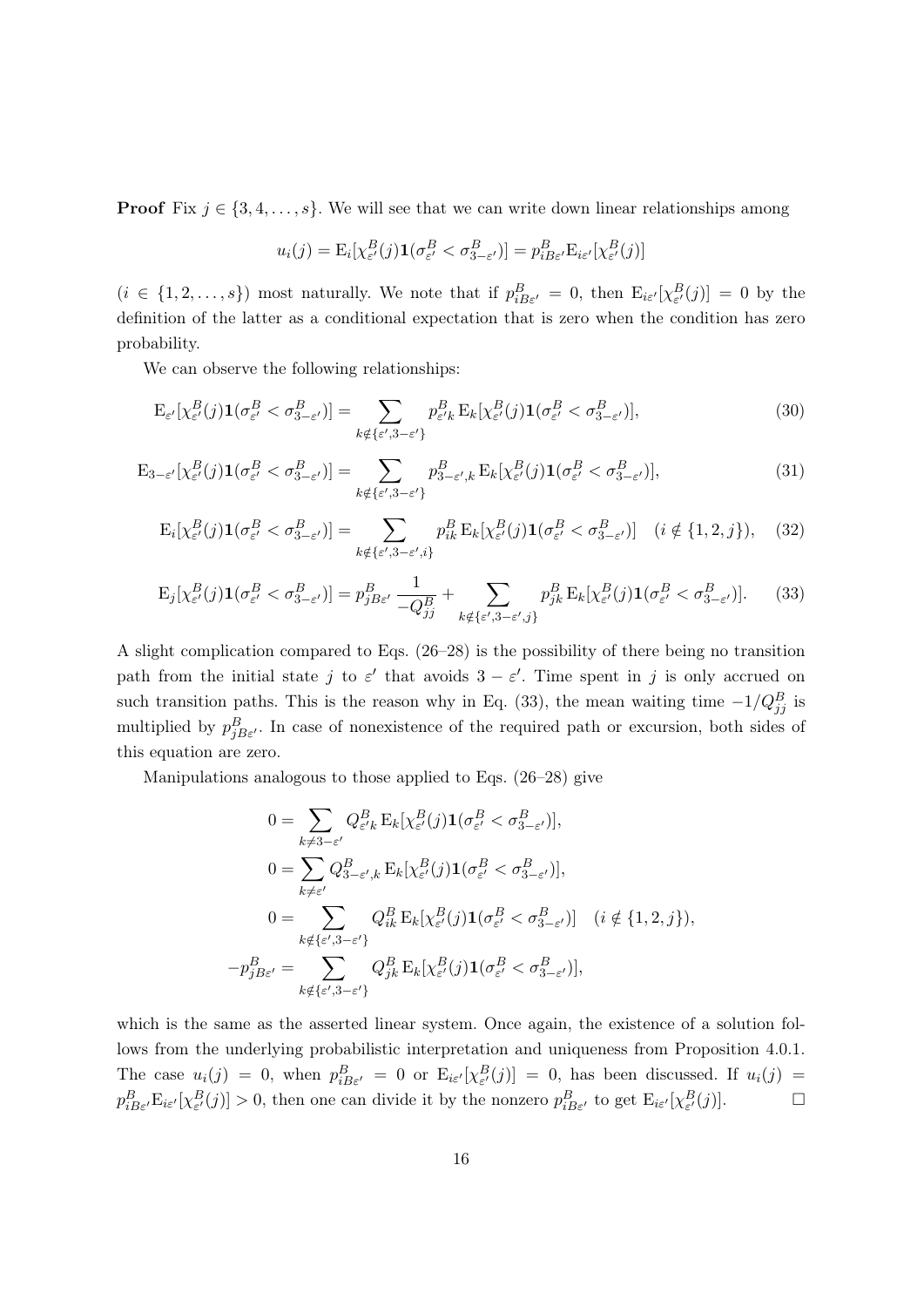### 4.3 Proof of Proposition 4.0.1

So far we have been careful not to argue the existence of solutions of the equations in Propositions 4.1.1 and 4.2.1 from  $Q_0^B$  having full rank, instead we referred to the probabilistic interpretations. It is because the latter existence result is used to prove full rank itself. Indeed, since  $p_{jB\varepsilon'}^B$  and  $p_{j,B,3-\varepsilon'}^B$   $(j \in \{3,4,\ldots,s\})$  cannot be both zero due to the irreducibility of  $\mathcal{X}^B$ , Proposition 4.2.1 shows that for every  $j \in \{3, 4, \ldots, s\}$ ,  $\mathbf{e}_j^B$  is in the image of  $Q_0^B$ . Moreover, from the definition of  $Q_0^B$ ,  $\mathbf{e}_1^B$  and  $\mathbf{e}_2^B$  are its eigenvectors with nonzero eigenvalues. Hence all canonical unit vectors are contained in the image of  $Q_0^B$ .

### 4.4 Applying Theorem 2.0.1

Given the specification of  $\mathcal{X}^A$  and  $\mathcal{X}^B$ , the stationary distribution  $\pi$  of  $\mathcal X$  can be computed by the following procedure.

- 1. Solve one of the two equations in (25). From the solution  $(p_{1B\varepsilon}^B, p_{2B\varepsilon'}^B, \ldots, p_{sB\varepsilon'}^B)^T$  (either  $\varepsilon' = 1$  or  $\varepsilon' = 2$ ), compute for every  $j \in \{1, 2, \ldots, s\}$ ,  $p_{j, B, 3-\varepsilon'}^B = 1 - p_{jB\varepsilon'}^B$ .
- 2. Repeat the previous step with the corresponding equation for  $\mathcal{X}^A$ , and for  $\varepsilon' \in \{1,2\}$ , get  $(p_{-r+3,A,\varepsilon}^A, p_{-r+4,A,\varepsilon}^A, \ldots, p_{2A\varepsilon}^A)$ <sup>T</sup>. Here

|           | $Q^A_{-r+3,-r+3}$      | $\sim 100$ | $Q^A_{-r+3,0}$ |            |
|-----------|------------------------|------------|----------------|------------|
|           |                        |            |                |            |
| $Q^A_0:=$ | $Q_{0,-r+3}^{A}$       |            | $Q^A_{00}$     |            |
|           | $Q^A_{1,-r+3}$         |            | $Q_{10}^A$     |            |
|           | $\mathcal{U}_{2,-r+3}$ |            | $Q^A_{20}$     | $C_{22}^A$ |

must be used and the right-hand sides also change accordingly.

- 3. Solve Eq. (29) for both  $\varepsilon' \in \{1,2\}$  and for every  $j \in \{3,4,\ldots,s\}$ . Compute  $E_{\varepsilon \varepsilon'}[\chi^B_{\varepsilon'}(j)]$  $(\varepsilon, \varepsilon' \in \{1, 2\}, \, j \in \{3, 4, \dots, s\}).$
- 4. Repeat the previous step with the corresponding equations for  $\mathcal{X}^A$  for every  $\varepsilon' \in \{1,2\}$ and every  $i \in \{-r+3, -r+4, \ldots, 0\}.$
- 5. For every  $\delta \in \{A, B\}$  and  $\varepsilon, \varepsilon' \in \{1, 2\}$ , compute  $q_{\varepsilon \delta \varepsilon'}^{\delta}$  using Eq. (4).
- 6. Compute  $v, w \in [0, \infty[^{r-2}, x, y \in [0, \infty[^{s-2}]$  by their definitions (5).
- 7. Compute  $\pi_1$  by Eq. (10) and  $\pi_2$  by Eq. (11).
- 8. Compute the remaining coordinates of  $\pi$  by Eqs. (6) and (7).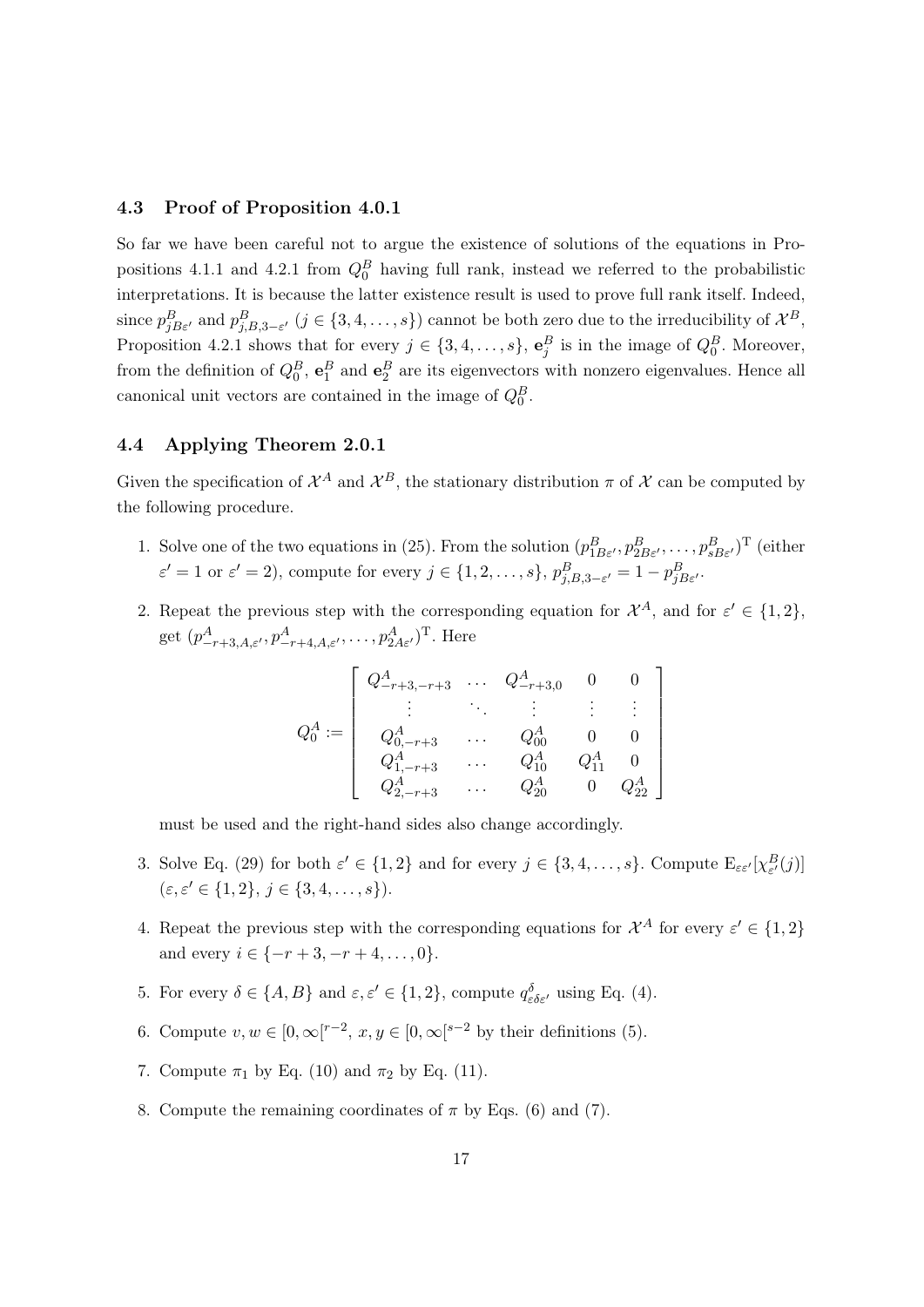Ultimately, finding the stationary distribution  $\pi$  can be done by solving  $2r - 3$  linear equations of size  $r \times r$  and  $2s-3$  of size  $s \times s$  (one system in Eq. (25) once for  $\mathcal{X}^A$  and  $\mathcal{X}^B$  each and Eq. (29) 2(r-2) times for  $\mathcal{X}^A$  and 2(s-2) times for  $\mathcal{X}^B$ ). Importantly, as the left-hand-side matrices are shared, the  $2r-3$  linear systems with  $Q_0^A$  can be computed in parallel (putting the right-hand-side vectors into one matrix), and similarly with the  $2s-3$  linear systems with  $Q_0^B$ . This contrasts with directly solving the  $(r+s-2) \times (r+s-2)$ -sized  $\pi^T Q = 0$  equation. The new method does not offer an improvement in theoretical computational complexity (calculations omitted).

# 5 Parallelism

This section is concerned with the questions when can the stationary distribution  $\pi$  be expected to be a constant multiple of  $\pi^A$  on  $\mathcal{V}^A$  or of  $\pi^B$  on  $\mathcal{V}^B$  (i.e. when are the corresponding vectors parallel; Theorem 5.1.1 and Proposition 5.1.1), whether one can occur without the other (no, as proven by Proposition 5.1.1), and what can be said when neither of the two holds (at least bounds for  $\pi$  can be given, Theorem 5.2.1).

### 5.1 The parallel case

Consider the following three conditions:

$$
(A) \frac{\pi_1^A}{\pi_2^A} = \frac{\pi_1^B}{\pi_2^B},
$$

$$
(B^A) \frac{\pi_1}{\pi_2} = \frac{\pi_1^A}{\pi_2^A},
$$

$$
(B^B) \frac{\pi_1}{\pi_2} = \frac{\pi_1^B}{\pi_2^B}.
$$

Under Condition  $(A)$ , the stationary distribution  $\pi$  of the glued chain can be computed exactly. This case is most similar to gluing at one state.

**Theorem 5.1.1** If Condition  $(A)$  holds, then

$$
\pi_i = \begin{cases}\nC\pi_i^A \pi_1^B, & \text{if } i \in \mathcal{S}^A, \\
C\pi_1^A \pi_1^B, & \text{if } i = 1, \\
C\pi_2^A \pi_1^B = C\pi_1^A \pi_2^B, & \text{if } i = 2, \\
C\pi_1^A \pi_i^B, & \text{if } i \in \mathcal{S}^B,\n\end{cases}
$$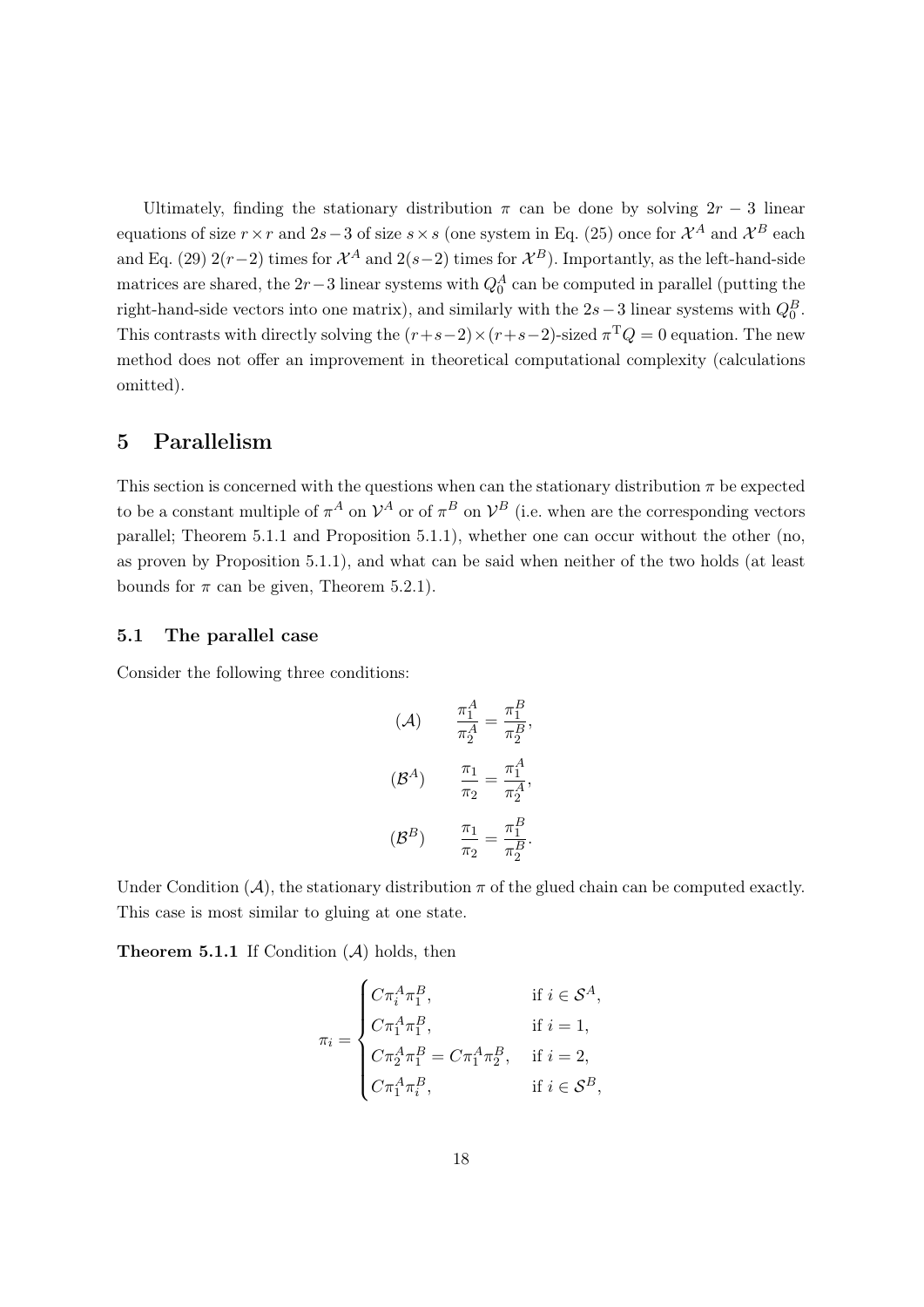with

$$
C = \left(\pi_1^A + \pi_1^B - \pi_1^A(\pi_1^B + \pi_2^B)\right)^{-1} = \left(\pi_1^A + \pi_1^B - \pi_1^B(\pi_1^A + \pi_2^A)\right)^{-1}
$$

.

In particular, the explicit solution shows that Condition (A) implies Conditions  $(\mathcal{B}^A)$  and  $(\mathcal{B}^B)$ .

**Proof** Three statements need to be verified: the entries of  $\pi$  are nonnegative, they sum to one and  $\pi^{\mathrm{T}} Q = 0$ .

To the first, because of irreducibility all entries of  $\pi^A$  and  $\pi^B$  are positive. All is needed is that  $C > 0$ . Since  $\pi^B$  sums to one,

$$
\pi_1^A+\pi_1^B-\pi_1^A(\pi_1^B+\pi_2^B)>\pi_1^A+\pi_1^B-\pi_1^A>0.
$$

As to the second statement,

$$
\frac{1}{C} \sum_{i=-r+3}^{s} \pi_i = \sum_{i=-r+3}^{2} \pi_i^A \pi_1^B + \sum_{i=3}^{s} \pi_1^A \pi_i^B
$$

$$
= 1\pi_1^B + \pi_1^A \sum_{i=3}^{s} \pi_i^B
$$

$$
= \pi_1^B + \pi_1^A (1 - \pi_1^B - \pi_2^B)
$$

$$
= \pi_1^B + \pi_1^A - \pi_1^A (\pi_1^B + \pi_2^B)
$$

is exactly  $1/C$ , proving that the entries of  $\pi$  sum to one.

The validity of the last statement can be most easily seen by considering how the transition rate matrix Q arises from  $Q^A$  and  $Q^B$  almost as a block diagonal matrix if not for a  $2\times 2$  overlap where the entries are summed. In the following, we rely on  $(\pi^A)^T Q^A = 0$  and  $(\pi^B)^T Q^B = 0$ . The result of the multiplication  $(\pi^T Q)_i$  for  $i \in \{-r+3, -r+4, \ldots, 0\}$  can be seen to be zero from

$$
(C^{-1}\pi^{\mathrm{T}}Q)_i = \pi_1^B((\pi^A)^{\mathrm{T}}Q^A)_i = \pi_1^B 0 = 0.
$$

The case of  $i \in \{3, 4, \ldots, s\}$  is entirely similar. For  $i = 1$ , using Condition (A) in the form  $\pi_1^B \pi_2^A = \pi_1^A \pi_2^B$  in the second step,

$$
(C^{-1}\pi^{\mathrm{T}}Q)_{1} = \sum_{k \in \mathcal{S}^{A}} \pi_{1}^{B}\pi_{k}^{A}Q_{k1}^{A} + \pi_{1}^{B}\pi_{1}^{A}(Q_{11}^{A} + Q_{11}^{B})
$$

$$
+ \pi_{1}^{B}\pi_{2}^{A}(Q_{21}^{A} + Q_{21}^{B}) + \sum_{k \in \mathcal{S}^{B}} \pi_{1}^{A}\pi_{k}^{B}Q_{k1}^{B}
$$

$$
= \pi_{1}^{B} \sum_{k \in \mathcal{V}^{A}} \pi_{k}^{A}Q_{k1}^{A} + \pi_{1}^{A} \sum_{k \in \mathcal{V}^{B}} \pi_{k}^{B}Q_{k1}^{B}
$$

$$
= \pi_{1}^{B}0 + \pi_{1}^{A}0 = 0.
$$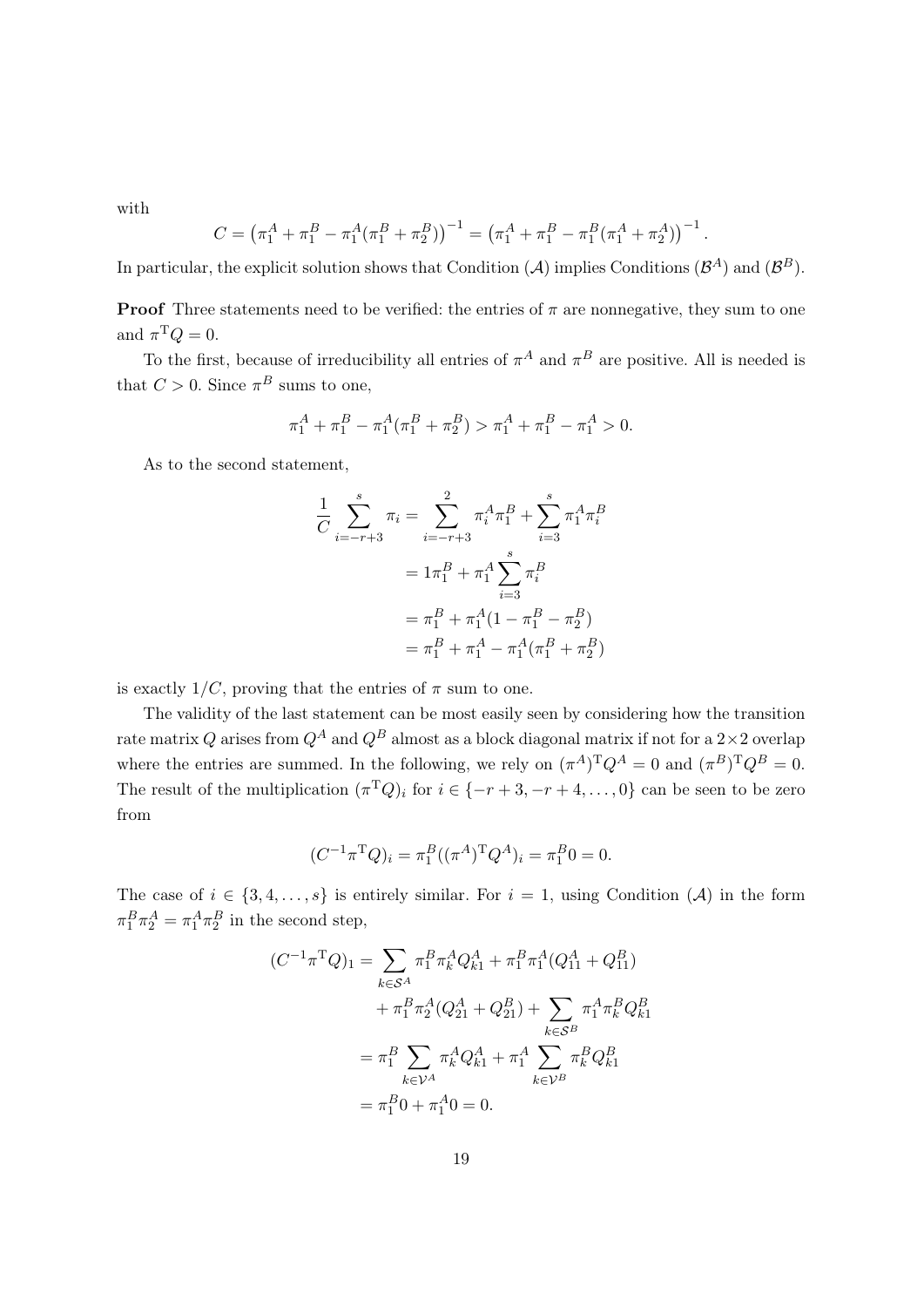The last remaining case,  $i = 2$ , once again uses the identity  $\pi_1^B \pi_2^A = \pi_1^A \pi_2^B$  in the second step to show

$$
(C^{-1}\pi^{\mathrm{T}}Q)_{2} = \sum_{k \in \mathcal{S}^{A}} \pi_{1}^{B} \pi_{k}^{A} Q_{k2}^{A} + \pi_{1}^{B} \pi_{1}^{A} (Q_{12}^{A} + Q_{12}^{B})
$$
  

$$
+ \pi_{1}^{B} \pi_{2}^{A} (Q_{22}^{A} + Q_{22}^{B}) + \sum_{k \in \mathcal{S}^{B}} \pi_{1}^{A} \pi_{k}^{B} Q_{k2}^{B}
$$
  

$$
= \pi_{1}^{B} \sum_{k \in \mathcal{V}^{A}} \pi_{k}^{A} Q_{k2}^{A} + \pi_{1}^{A} \sum_{k \in \mathcal{V}^{B}} \pi_{k}^{B} Q_{k2}^{B}
$$
  

$$
= \pi_{1}^{B} 0 + \pi_{1}^{A} 0 = 0.
$$

**Proposition 5.1.1** Conditions  $(A)$ ,  $(B<sup>A</sup>)$  and  $(B<sup>B</sup>)$  are all equivalent.

The interesting observation is that Condition  $(\mathcal{B}^A)$  alone implies Condition  $(\mathcal{B}^B)$  (and vice versa). It is obvious that Conditions  $(\mathcal{B}^A)$  and  $(\mathcal{B}^B)$  together imply Condition (A). Combined with Theorem 5.1.1, we will get the statement.

**Proof** From Eqs. (14) and (21), Conditions  $(\mathcal{B}^{A})$  and  $(\mathcal{B}^{B})$  are equivalent to

$$
\begin{aligned} \left(\mathcal{B}^A\right) \qquad &\frac{q_{2A1}^A + q_{2B1}^B}{q_{1A2}^A + q_{1B2}^B} = \frac{q_{2A1}^A}{q_{1A2}^A},\\ \left(\mathcal{B}^B\right) \qquad &\frac{q_{2A1}^A + q_{2B1}^B}{q_{1A2}^A + q_{1B2}^B} = \frac{q_{2B1}^B}{q_{1B2}^B}. \end{aligned}
$$

For brevity, we introduce the notations

$$
a := q_{2A1}^A,
$$
  
\n $b := q_{1A2}^A,$   
\n $c := q_{2B1}^B,$   
\n $d := q_{1B2}^B.$ 

Due to the irreducibility of the Markov chains,  $a, b, c, d$  are all positive and the following equivalences hold:

$$
\begin{array}{cccc}\n(B^A) & \Longleftrightarrow & \frac{a+c}{b+d} = \frac{a}{b} & \Longleftrightarrow & bc = ad \\
\Longleftrightarrow & \frac{a+c}{b+d} = \frac{c}{d} & \Longleftrightarrow & (B^B). \quad \Box\n\end{array}
$$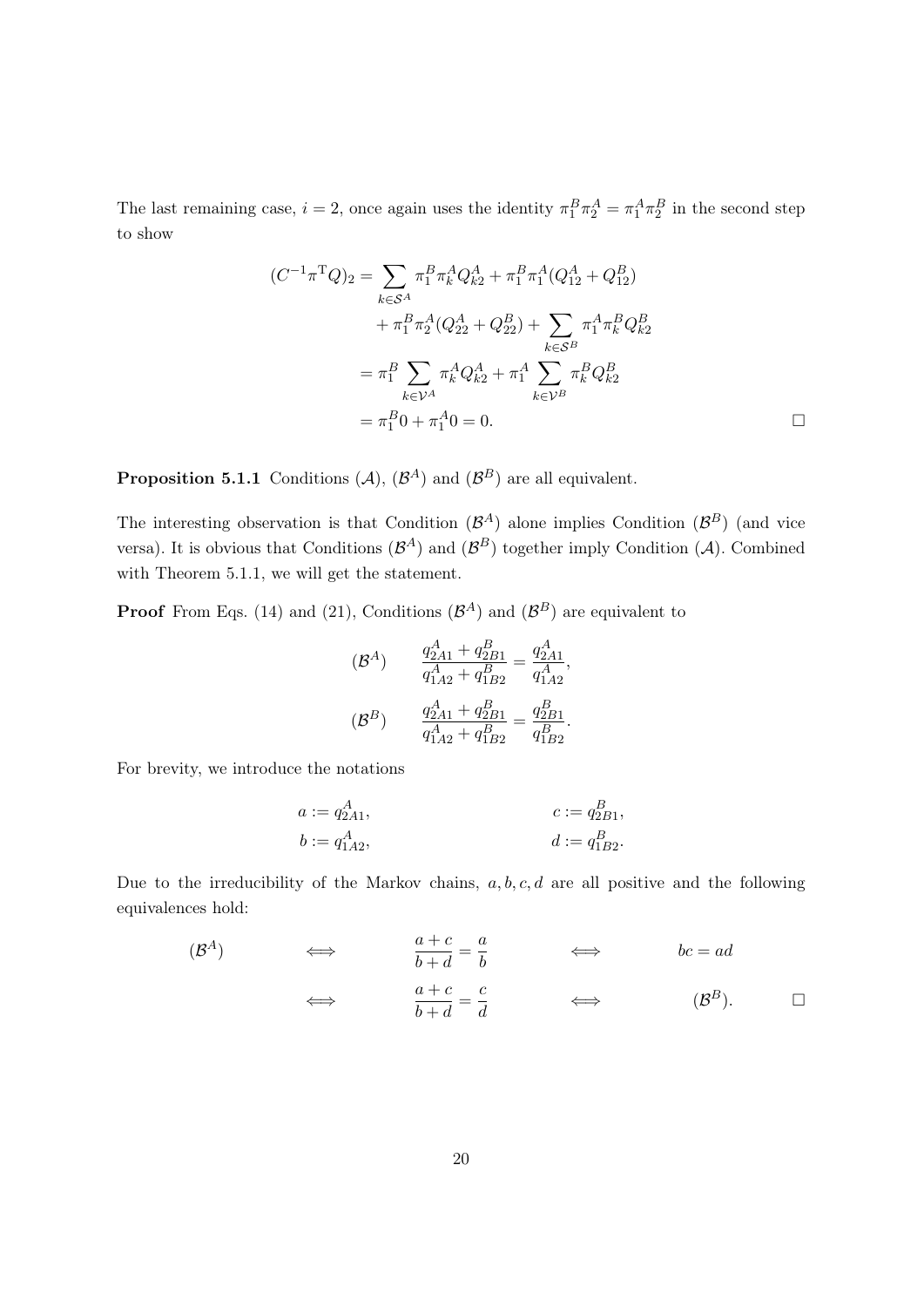#### 5.2 The non-parallel case

If Condition  $(A)$  does not hold, then our problem formulation can be turned around: assuming that  $\pi^A$ ,  $\pi^B$  and  $\pi$  are all known,  $v, w, x, y$  can be computed by a second method and an elementwise bound for  $\pi$  on  $\mathcal{S}^A$  and  $\mathcal{S}^B$  in terms of  $\pi$  on states 1 and 2 will also result. Although so far we have been trying to reduce finding  $\pi$  to the smaller problems of finding  $\pi^A$ and  $\pi^B$ , one should not forget that  $\pi$  is always available by a Gaussian elimination from the specification of  $X$ .

**Theorem 5.2.1** If Condition (A) fails, then for  $i \in S^A$ ,

$$
v_i = \frac{\pi_2^A \pi_i - \pi_2 \pi_i^A}{\pi_2^A \pi_1 - \pi_2 \pi_1^A},
$$

$$
w_i = \frac{\pi_1^A \pi_i - \pi_1 \pi_i^A}{\pi_1^A \pi_2 - \pi_1 \pi_2^A},
$$

and for  $j \in \mathcal{S}^B$ ,

$$
x_j = \frac{\pi_2^B \pi_j - \pi_2 \pi_j^B}{\pi_2^B \pi_1 - \pi_2 \pi_1^B},
$$
  

$$
y_j = \frac{\pi_1^B \pi_j - \pi_1 \pi_j^B}{\pi_1^B \pi_2 - \pi_1 \pi_2^B}.
$$

Additionally,

$$
\min\left\{\frac{\pi_1}{\pi_1^A}, \frac{\pi_2}{\pi_2^A}\right\} \le \frac{\pi_i}{\pi_i^A} \le \max\left\{\frac{\pi_1}{\pi_1^A}, \frac{\pi_2}{\pi_2^A}\right\},\tag{34}
$$

$$
\min\left\{\frac{\pi_1}{\pi_1^B}, \frac{\pi_2}{\pi_2^B}\right\} \le \frac{\pi_j}{\pi_j^B} \le \max\left\{\frac{\pi_1}{\pi_1^B}, \frac{\pi_2}{\pi_2^B}\right\} \tag{35}
$$

and

$$
\min\left\{\frac{\pi_1^A}{\pi_2^A}, \frac{\pi_1^B}{\pi_2^B}\right\} < \frac{\pi_1}{\pi_2} < \max\left\{\frac{\pi_1^A}{\pi_2^A}, \frac{\pi_1^B}{\pi_2^B}\right\}.\tag{36}
$$

Of the two inequalities in  $(34)$ , one must be strict, since Condition  $(\mathcal{B}^A)$  fails by assumption and the terms at the two ends are not equal. They are both strict inequalities if and only if both  $v_i, w_i$  are positive. Note that when Condition  $(A)$  does hold, then due to Theorem 5.1.1, the two inequalities in (34) are both equalities and  $\pi_i/\pi_i^A = \pi_1/\pi_1^A = \pi_2/\pi_2^A = C\pi_1^B$ . Analogously for (35). Lastly, because of Proposition 5.1.1, the relation (36) also holds with equalities.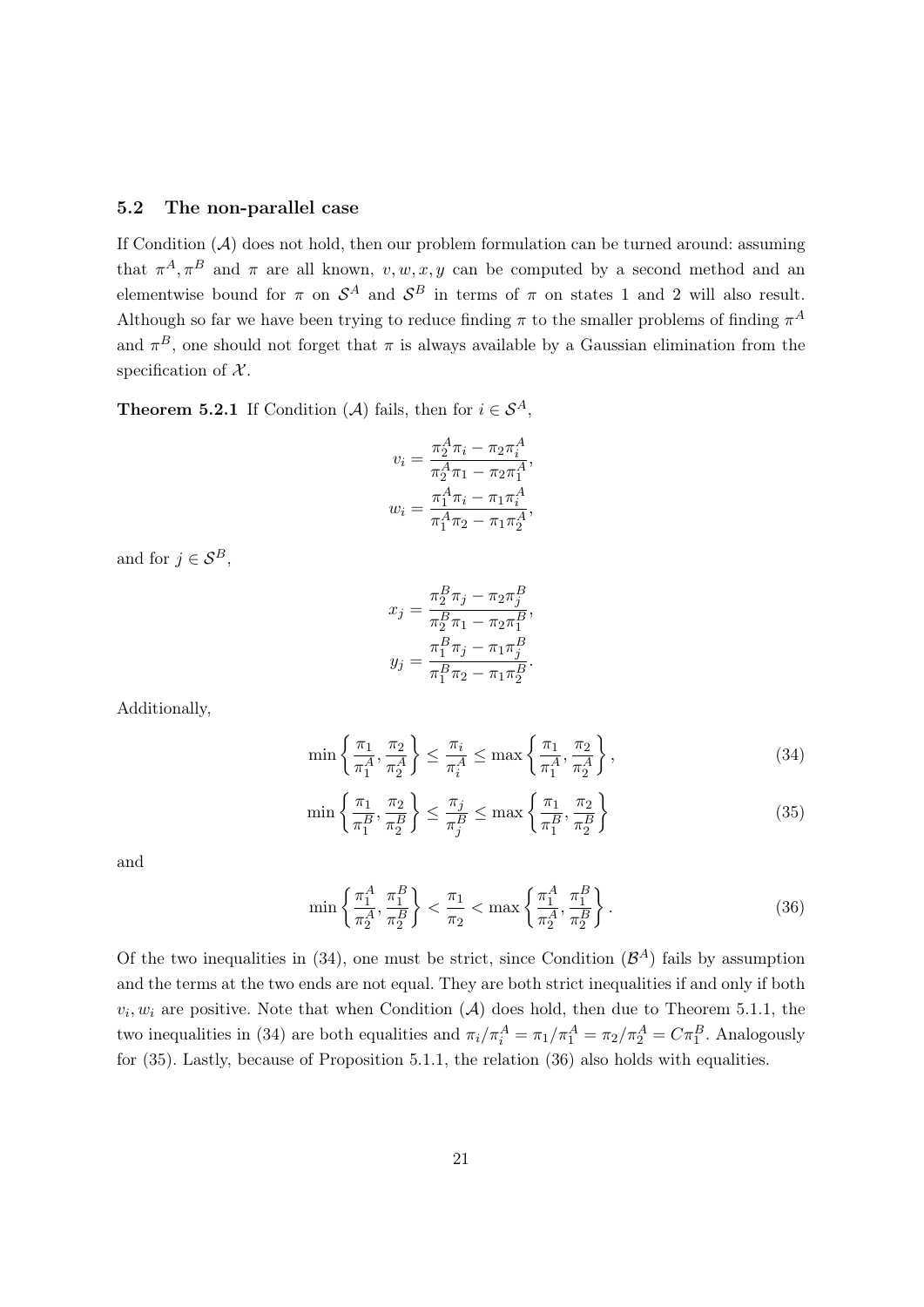**Proof** Let us subtract from the *i*th entry of both sides of Eq. (6)  $\pi_2/\pi_2^A$  times the *i*th entry of both sides of Eq. (22):

$$
\pi_i - \frac{\pi_2}{\pi_2^A} \pi_i^A = \left(\pi_1 - \frac{\pi_2}{\pi_2^A} \pi_1^A\right) v_i.
$$

Since Condition (A) does not hold, nor does Condition  $(\mathcal{B}^A)$ , and we can divide over to arrive at

$$
v_i = \left(\pi_i - \frac{\pi_2}{\pi_2^A} \pi_i^A\right) \left(\pi_1 - \frac{\pi_2}{\pi_2^A} \pi_1^A\right)^{-1} = \frac{\pi_2^A \pi_i - \pi_2 \pi_i^A}{\pi_2^A \pi_1 - \pi_2 \pi_1^A}.
$$

If we now subtract from the *i*<sup>th</sup> entry of both sides of Eq. (6)  $\pi_1/\pi_1^A$  times the *i*<sup>th</sup> entry of both sides of Eq. (22), then

$$
\pi_i - \frac{\pi_1}{\pi_1^A} \pi_i^A = \left(\pi_2 - \frac{\pi_1}{\pi_1^A} \pi_2^A\right) w_i.
$$

Condition  $(\mathcal{B}^A)$  does not hold, and we can divide both sides to get

$$
w_i = \left(\pi_i - \frac{\pi_1}{\pi_1^A} \pi_i^A\right) \left(\pi_2 - \frac{\pi_1}{\pi_1^A} \pi_2^A\right)^{-1} = \frac{\pi_1^A \pi_i - \pi_1 \pi_i^A}{\pi_1^A \pi_2 - \pi_1 \pi_2^A}.
$$

From the definitions of v and w in Eqs.  $(5)$ , it is clear that at least one of  $v_i$  and  $w_i$  is positive. Consequently,

$$
(\pi_2^A \pi_i - \pi_2 \pi_i^A)(\pi_2^A \pi_1 - \pi_2 \pi_1^A) \ge 0,
$$
  

$$
(\pi_1^A \pi_i - \pi_1 \pi_i^A)(\pi_1^A \pi_2 - \pi_1 \pi_2^A) \ge 0,
$$

and at least one inequality is strict. (If  $v_i > 0$ , then the first inequality is strict; if  $w_i >$ 0, then the second one is strict.) Here the second factors, formerly the denominators, are negatives of one another, and are nonzero because of the failure of Condition  $(\mathcal{B}^A)$ , therefore the enumerators too must have opposite signs (or at most one of them is zero),

$$
(\pi_2^A \pi_i - \pi_2 \pi_i^A)(\pi_1^A \pi_i - \pi_1 \pi_i^A) \le 0.
$$

After dividing both sides by the positive  $(\pi_i^A)^2 \pi_1^A \pi_2^A$ ,

$$
\left(\frac{\pi_i}{\pi_i^A} - \frac{\pi_2}{\pi_2^A}\right) \left(\frac{\pi_i}{\pi_i^A} - \frac{\pi_1}{\pi_1^A}\right) \le 0.
$$
\n(37)

Condition  $(\mathcal{B}^A)$  does not hold, therefore either  $\pi_1/\pi_1^A > \pi_2/\pi_2^A$  or  $\pi_1/\pi_1^A < \pi_2/\pi_2^A$ . Ineq. (37) gives the bounds (34) for  $\pi_i/\pi_i^A$  in either case, even when one factor is zero.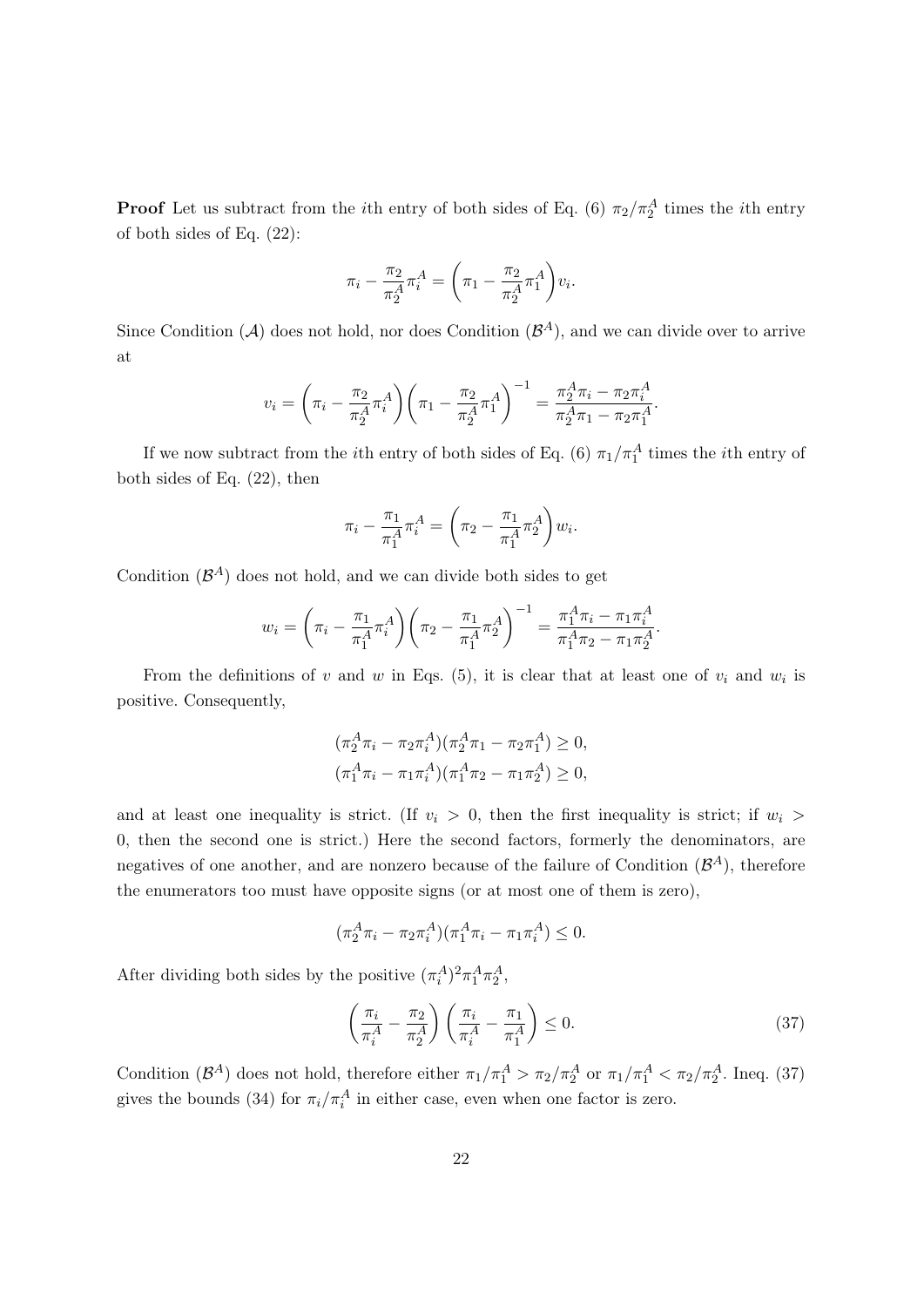If  $v_i > 0$ , then  $\pi_i/\pi_i^A \neq \pi_2/\pi_2^A$  in (34), and if  $w_i > 0$ , then  $\pi_i/\pi_i^A \neq \pi_1/\pi_1^A$ . If both  $v_i, w_i$ are positive, then all inequalities in this derivation are strict. Hence both inequalities in (34) are strict. The argument also works in the reverse direction, to show  $v_i, w_i$  are both positive from strict inequalities in  $(34)$ . The statements for x, y and the bounds  $(35)$  follow similarly.

Finally, let us suppose that the bounds (36) do not hold and we derive a contradiction. The starting assumption is that Condition (A) fails, and so do  $(\mathcal{B}^A)$  and  $(\mathcal{B}^B)$ , and  $\pi_1^A/\pi_2^A$ ,  $\pi_1^B/\pi_2^B$  and  $\pi_1/\pi_2$  have three distinct values. The bounds (36) will be violated if and only if  $\pi_1/\pi_2$  is either greater or less than the other two fractions. Here we examine the case when it is greater (the other case is similar).

From  $\max\{\pi_1^A/\pi_2^A, \pi_1^B/\pi_2^B\} < \pi_1/\pi_2$ ,

$$
\frac{\pi_2}{\pi_2^A} < \frac{\pi_1}{\pi_1^A} \quad \text{and} \quad \frac{\pi_2}{\pi_2^B} < \frac{\pi_1}{\pi_1^B}.\tag{38}
$$

From this by (34) and (35), for  $i \in S^A$  and for  $j \in S^B$ ,

$$
\frac{\pi_2}{\pi_2^A} \le \frac{\pi_i}{\pi_i^A} \quad \text{and} \quad \frac{\pi_2}{\pi_2^B} \le \frac{\pi_j}{\pi_j^B}.
$$

One more algebraic rearrangement yields

$$
\frac{\pi_i^A}{\pi_2^A} \le \frac{\pi_i}{\pi_2} \quad \text{and} \quad \frac{\pi_j^B}{\pi_2^B} \le \frac{\pi_j}{\pi_2}.\tag{39}
$$

Note that the first holds with strict inequality for  $i = 1$  and the second for  $j = 1$  too, due to the indirect assumption (38). The contradiction will arise because such a  $\pi$  cannot be a nullvector of Q. To show this, we multiply both sides of the left inequalities by the nonnegative  $Q_{i2}^A$  and sum for all  $i \in \mathcal{V}^A \setminus \{2\}$ , we multiply both sides of the right inequalities by the nonnegative  $Q_{j2}^B$ and sum for all  $j \in \mathcal{V}^B \setminus \{2\}$ :

$$
\frac{1}{\pi_2^A} \sum_{i \in \mathcal{V}^A \setminus \{2\}} \pi_i^A Q_{i2}^A \le \frac{1}{\pi_2} \sum_{i \in \mathcal{V}^A \setminus \{2\}} \pi_i Q_{i2}^A,
$$
  

$$
\frac{1}{\pi_2^B} \sum_{j \in \mathcal{V}^B \setminus \{2\}} \pi_j^B Q_{j2}^B \le \frac{1}{\pi_2} \sum_{j \in \mathcal{V}^B \setminus \{2\}} \pi_j Q_{j2}^B.
$$

We add  $Q_{22}^A$  to both sides of the first inequality and  $Q_{22}^B$  to both sides of the second to get

$$
0 = \frac{1}{\pi_2^A} \sum_{i \in \mathcal{V}^A} \pi_i^A Q_{i2}^A \le \frac{1}{\pi_2} \sum_{i \in \mathcal{V}^A} \pi_i Q_{i2}^A,
$$
\n(40)

$$
0 = \frac{1}{\pi_2^B} \sum_{j \in \mathcal{V}^B} \pi_j^B Q_{j2}^B \le \frac{1}{\pi_2} \sum_{j \in \mathcal{V}^B} \pi_j Q_{j2}^B.
$$
 (41)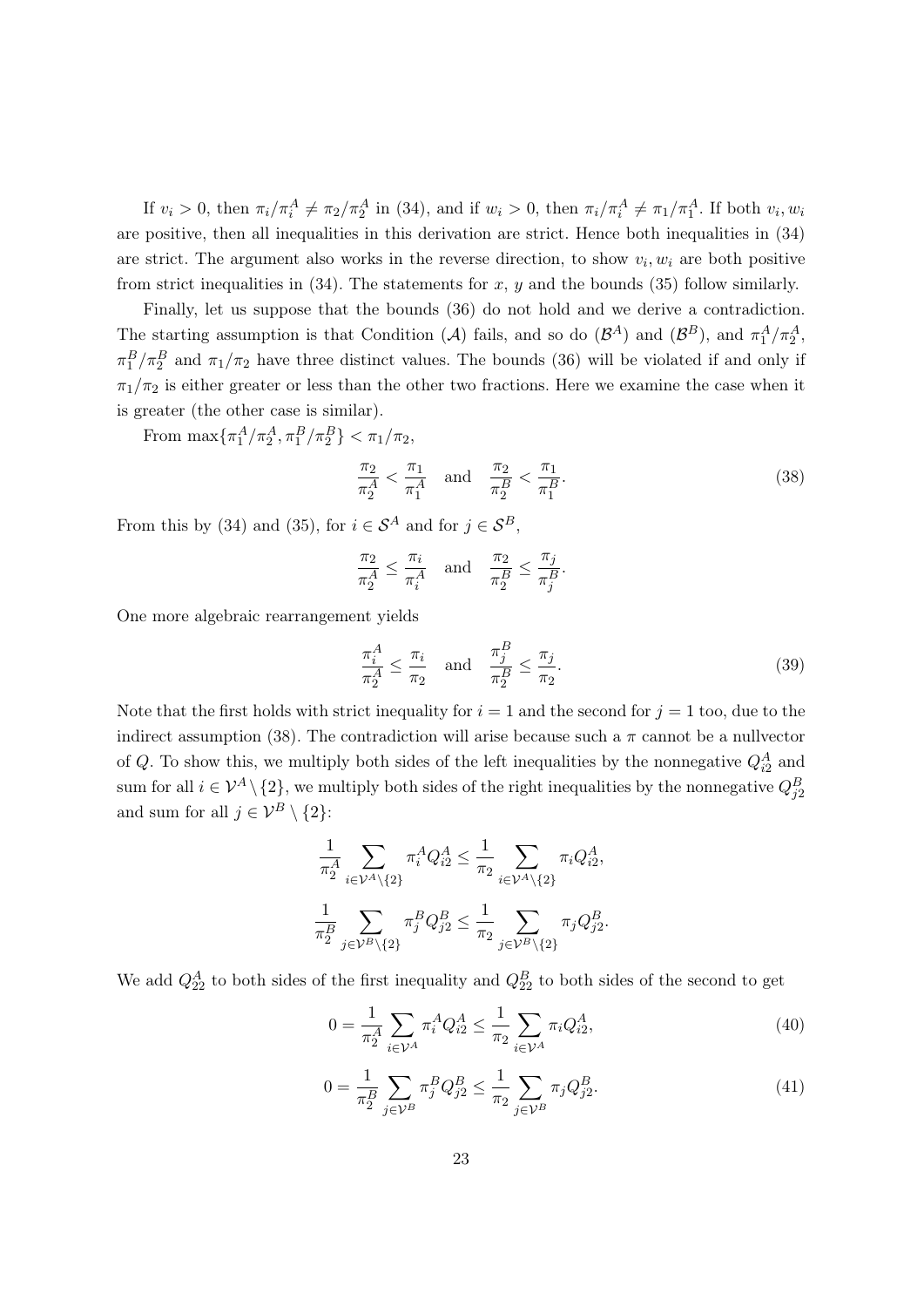The left-hand sides of (40) and (41) are zero since  $(\pi^A)^T Q^A = 0$ ,  $(\pi^B)^T Q^B = 0$ . The sum of the two right-hand sides of (40) and (41) is  $\pi_2^{-1}(\pi^T Q)_2$ .  $\pi^T Q = 0$  must hold, therefore a contradiction will arise and the proof will be complete if we show that the inequality in (40) is strict.

If  $Q_{12}^A > 0$ , then from the first inequality of (39) with  $i = 1$  (which is strict for this i),

$$
\frac{\pi_1^A}{\pi_2^A} Q_{12}^A < \frac{\pi_1}{\pi_2} Q_{12}^A,
$$

and (40) holds with strict inequality.

If  $Q_{12}^A = 0$ , then state 2 must still be reachable from state 1 in  $\mathcal{X}^A$ , therefore there must be a directed path from 1 to 2 whose last step is from some  $k \in S^A$  to 2. Then  $v_k > 0$  by the definition of v and  $Q_{k2}^A > 0$ . From the earlier result of this proof on the explicit form of  $v_k$ , the first inequality in (39) cannot be an equality for  $i = k$ ,

$$
\frac{\pi_k^A}{\pi_2^A} < \frac{\pi_k}{\pi_2},
$$

and

$$
\frac{\pi_k^A}{\pi_2^A} Q_{k2}^A < \frac{\pi_k}{\pi_2} Q_{k2}^A
$$

gives (40) with strict inequality.  $\square$ 



### 6 Examples

We present two related case studies (Figures 1 and 2) for the application of the results of this paper. We implemented the numerical algorithm of Section 4.4 in GNU Octave with code that is compatible with MATLAB (The MathWorks, Inc.).

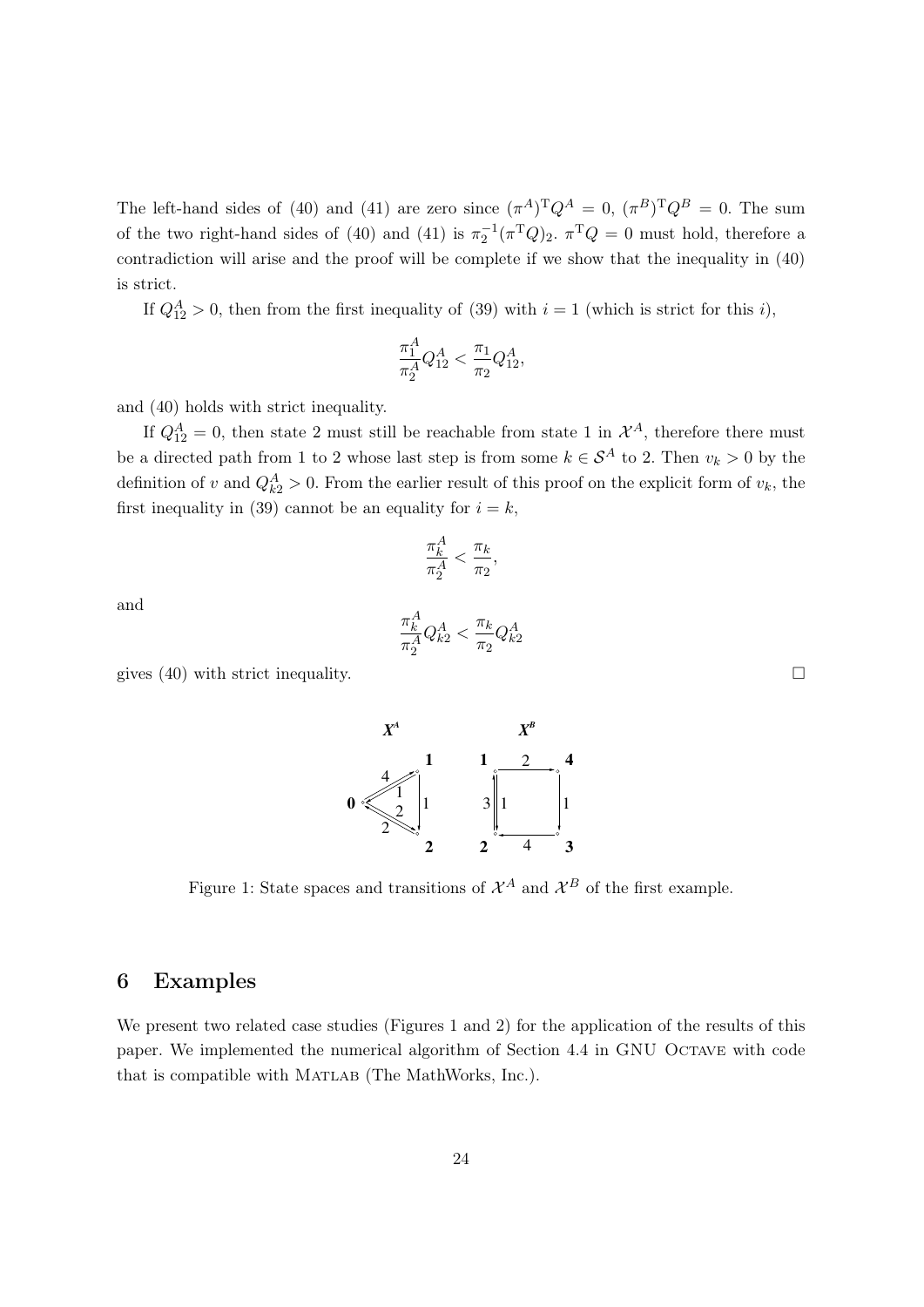

Figure 2: State spaces and transitions of  $\mathcal{X}^A$  and  $\mathcal{X}^B$  of the second example.

First, consider the Markov processes given by the transition rate matrices

$$
Q^{A} = \begin{bmatrix} -6 & 4 & 2 \\ 1 & -2 & 1 \\ 2 & 0 & -2 \end{bmatrix}, \qquad Q^{B} = \begin{bmatrix} -3 & 1 & 0 & 2 \\ 3 & -3 & 0 & 0 \\ 0 & 4 & -4 & 0 \\ 0 & 0 & 1 & -1 \end{bmatrix}
$$

.

These processes are visualised in Figure 1. States  $3, 4 \in S^B$  can be reached only on  $t_{1B2}^B$ excursions but not on a  $t_{2B1}^B$ -excursion. Here  $\pi^A = (0.2, 0.4, 0.4)^T$  and  $\pi^B = (2/9, 2/9, 1/9, 4/9)^T$ . One can notice that Condition  $(A)$  holds:

$$
\frac{\pi_1^A}{\pi_2^A} = \frac{0.4}{0.4} = 1 = \frac{2/9}{2/9} = \frac{\pi_1^B}{\pi_2^B}.
$$

Thus Theorem 5.1.1 holds and the stationary distribution  $\pi = (0.1, 0.2, 0.2, 0.1, 0.4)^T$  (computed either from  $\pi^T Q = 0$  or with the explicit solution in Theorem 5.1.1 or by the numerical algorithm) is indeed parallel to  $\pi^A$  on  $\mathcal{V}^A$  and to  $\pi^B$  on  $\mathcal{V}^B$ . See also Figure 3.



Figure 3: State space and transitions of the glued chain  $\mathcal{X}$ , which are identical in the two examples. State labels were omitted as they differ in the two cases and were replaced by the values of the stationary distribution.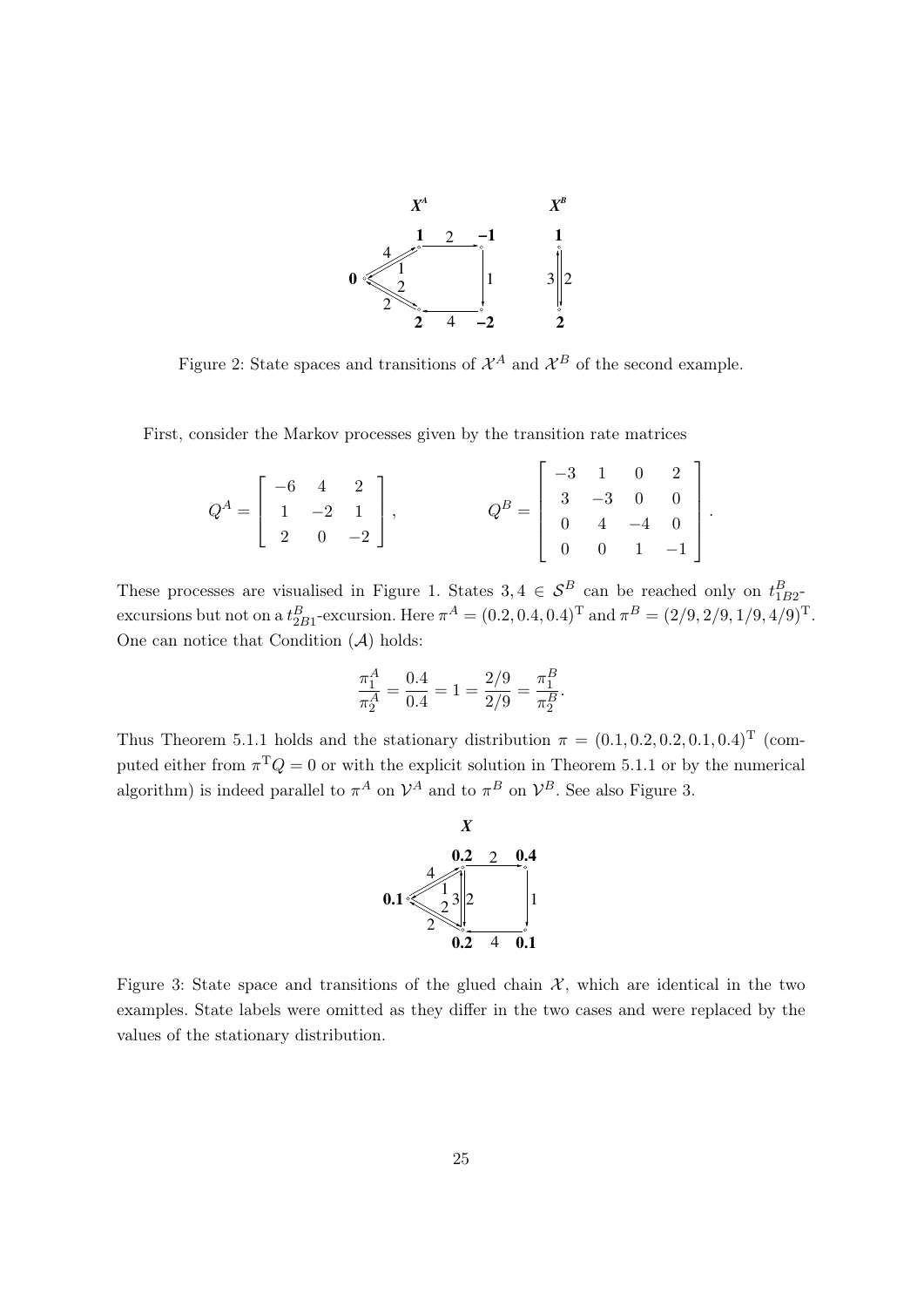The second example is defined by

$$
Q^{A} = \begin{bmatrix} -4 & 0 & 0 & 0 & 4 \\ 1 & -1 & 0 & 0 & 0 \\ 0 & 0 & -6 & 4 & 2 \\ 0 & 2 & 1 & -3 & 0 \\ 0 & 0 & 2 & 0 & -2 \end{bmatrix}, \qquad Q^{B} = \begin{bmatrix} -2 & 2 \\ 3 & -3 \end{bmatrix},
$$

and is displayed in Figure 2. In this case  $\pi^{A} = (1/12, 1/3, 1/8, 1/6, 7/24)^{T}$  and  $\pi^{B} = (0.6, 0.4)^{T}$ . Condition  $(A)$  does not hold. However, the glued chain has the same state space diagram as in the first example, although the state labels are permuted. Both the direct calculation and the new algorithm give  $\pi = (0.1, 0.4, 0.1, 0.2, 0.2)^T$ . (It also follows from the result for the first example.)

Ineq. (34) has  $\pi_2/\pi_2^A = 48/70 \approx 0.69$  and  $\pi_1/\pi_1^A = 12/10$  on its left and right ends, respectively.  $(\pi_i/\pi_i^A)_{i \in \{-2,-1,0\}} = (1.2, 1.2, 0.8)^T$  are sandwiched by those values, as predicted. In addition, the numerical algorithm finds that  $v(-2)$ ,  $v(-1)$ ,  $v(0)$  and  $w(0)$  are positive,  $w(-2) = w(-1) = 0$ . Hence the pattern of strict inequalities satisfies the observations made in the proof of Theorem 5.2.1. Ineq. (35) is absent because  $\mathcal{S}^B$  is empty. Lastly, Ineq. (36) holds in the form

$$
\frac{\pi_1^A}{\pi_2^A} = \frac{4}{7} < \frac{\pi_1}{\pi_2} = 1 < \frac{\pi_1^B}{\pi_2^B} = \frac{3}{2}.
$$

# 7 Conclusion

This work describes the stationary distribution  $\pi$  in a finite-state, time-homogeneous, continuoustime Markov jump process that was created by gluing together two irreducible Markov processes at two states. When the two original processes share the ratio between the stationary probabilities of their two to-be-glued states (Condition  $(A)$ ), then the stationary distribution  $\pi$ can be explicitly given (Theorem 5.1.1). It is a constant multiple of the original stationary distribution  $\pi^{A}$  on the part of the state space that came from this first process, and a constant multiple of  $\pi^B$  on the part of the state space that came from the second process.

When Condition (A) does not hold, then  $\pi$  is known in terms of transition rates in the original chains and additional information about mean times spent in states on excursions from the two glued states and about probabilities of different excursions when leaving the two glued states (Theorem 2.0.1). Ultimately, the knowledge of the original stationary distributions does not suffice to compute  $\pi$ .

Also in this case, the ratio between the stationary probabilities of the two glued states in the glued chain is sandwiched between those ratios of the corresponding states in  $\mathcal{X}^A$  and of those in  $\mathcal{X}^B$ . Other sandwiching bounds are also proven for states in  $\mathcal{S}^A \cup \mathcal{S}^B$ .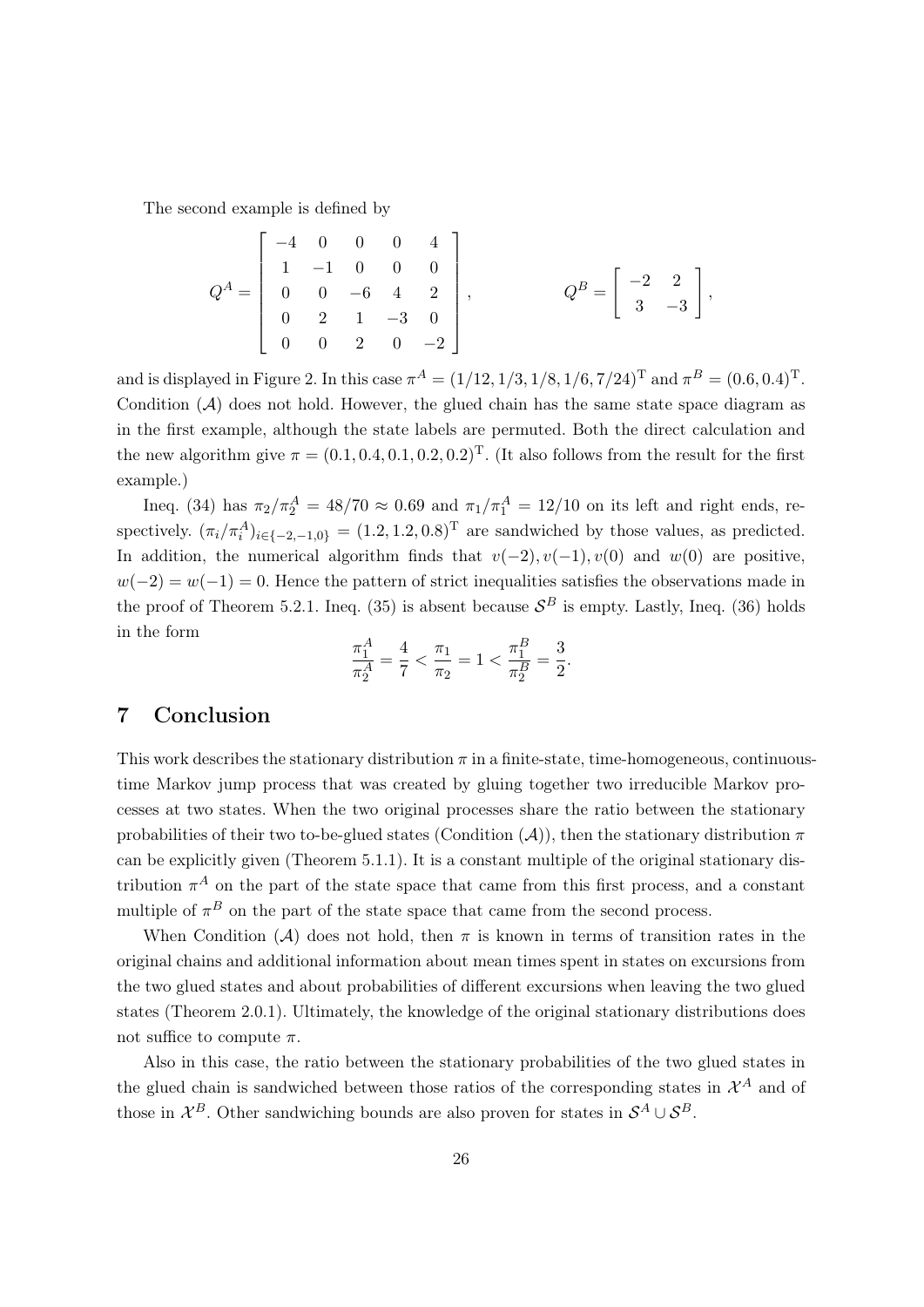If gluing is applied to grow a large  $\mathcal{X}^A$  by an  $\mathcal{X}^B$  with a linear state diagram, although the required excursion probabilities etc. might well be computable by hand for  $\mathcal{X}^B$ , the same quantities for  $\mathcal{X}^A$  are still only available by solving linear equations, as summarised in Section 4.4. There is no escaping the lengthy calculations for the complicated chain, even when this chain is perturbed by a simple chain.

The regeneration argument exposed in this paper should be applicable when, say,  $\mathcal{X}^B$  is not irreducible only because there is no opportunity for  $t_{2B1}^B$ -excursions (meaning that there are two separate communicating classes in the state space, one containing  $1 \in \mathcal{V}^B$  and the other  $2 \in \mathcal{V}^B$ , and the communicating class of 2 is an absorbing set), but the gluing introduces such a state-2-to-state-1 transition via  $\mathcal{V}^A$ .

The gluing studied here is a binary operation on the set of Markov chains. A possible line of future research might consider other operations with Markov chains: gluing at multiple states, removing parts of the state space, taking a product of state spaces, or combining product and merging, as was alluded to in Section 1. If we stay with gluing at two states, it would be interesting to know how other properties of a Markov chain, such as the mixing time, are affected if another chain is glued to it.

### Acknowledgments

We are grateful to András György (Massachusetts Institute of Technology), who suggested to write down the linear systems solved in Propositions 4.1.1 and 4.2.1. We acknowledge Alison Etheridge (University of Oxford) to have noticed that the main points of Theorem 5.1.1 must hold.

#### Funding

B.M. gratefully acknowledges funding by postdoctoral fellowships of the Alexander von Humboldt Foundation and the AXA Research Fund.

# References

- [1] Ivo Adan and Jacques Resing. Circular Markov chains. Technical Report Memorandum COSOR 96-16, Eindhoven University of Technology, Eindhoven, The Netherlands, 1996. URL http://alexandria.tue.nl/repository/books/461817.pdf.
- [2] Andras Gyorgy and Domitilla Del Vecchio. Modular composition of gene transcription networks. PLoS Comp. Biol., 10(3):e1003486, 2014. doi: 10.1371/journal.pcbi.1003486.